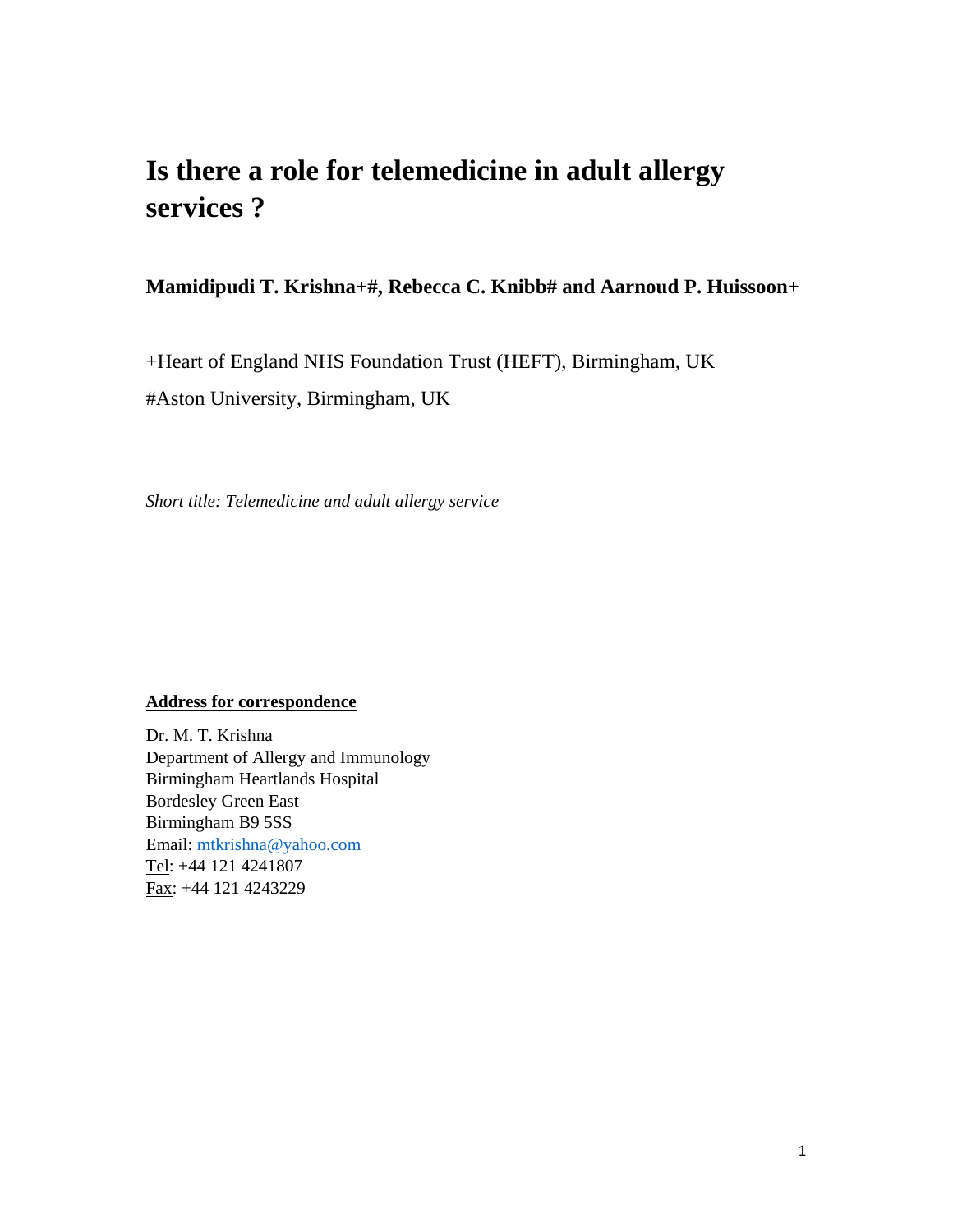#### **Abstract**

Telemedicine refers to the application of telecommunication and information technology (IT) in the delivery of health and clinical care at a distance or remotely and can be broadly considered in two modalities: store-and-forward and real-time interactive services.

Preliminary studies have shown promising results in radiology, dermatology, intensive care, diabetes, rheumatology and primary care. However, the evidence is limited and hampered by small sample sizes, paucity of randomised controlled studies and lack of data relating to costeffectiveness, health related quality of life and patient and clinician satisfaction. This review appraises the evidence from studies that have employed telemedicine tools in other disciplines and makes suggestions for its potential applications in specific clinical scenarios in adult allergy services. Possible examples include: triaging patients to determine the need for allergy tests; pre-assessment for specialised treatments such as allergen immunotherapy; follow up to assess treatment response and side effects; and education in self-management plan including training updates for self-injectable adrenaline and nasal spray use. This approach might improve access for those with limited mobility or living far away from regional centres, as well as bringing convenience and cost savings for the patient and service provider. These potential benefits need to be carefully weighed against evidence of service safety and quality. Keys to success include delineation of appropriate clinical scenarios, patient selection, training, IT support and robust information governance framework. Welldesigned prospective studies are needed to evaluate its role.

*Key words: telemedicine, allergy, allergy service, governance, patient education*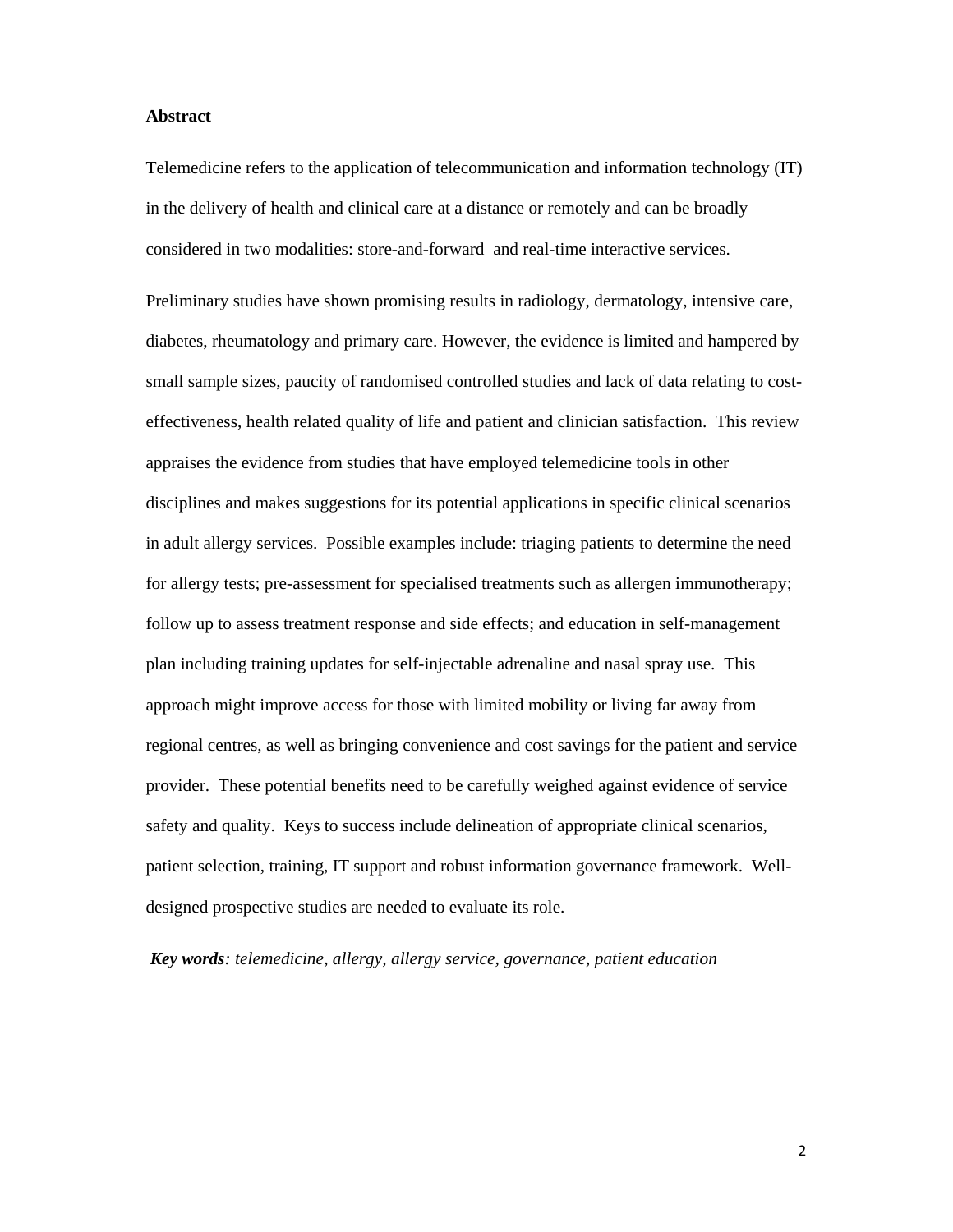#### **Introduction**

The use of telecommunications in medicine is nothing new; the first telephone exchange in Glasgow in 1879 was specifically installed for doctors. However, recent rapid advances in the information technology (IT) industry have had a remarkable global impact on the lives of the public and it is inevitable that this will influence health service delivery options and expectations amongst patients and health care professionals. Importantly, IT has enabled health care professionals to store and transmit clinical data in order to expedite clinical decision-making within and between primary, secondary and tertiary care.

Telemedicine is the use of telecommunication and IT in the delivery of health and clinical care at a distance or remotely. This could be without the patient physically meeting the health care professional during the entire treatment pathway but is more commonly used in specific clinical scenarios or certain aspects of management following initial evaluation.

The main objective of this review is to consider whether current models of telemedicine could be applied to clinical allergy services. These models may help address the unmet need for these services, which is further compounded by recent re-structuring of specialist services and the associated financial squeeze within the United Kingdom (UK) National Health Service (NHS).

#### **Types of telemedicine**

Broadly speaking telemedicine can be offered using 2 modalities singly or in combination:

1. Store-and-Forward: This involves transmission of packets of data relating to investigations such as digital images in radiology/pathology, use of high resolution digital cameras in dermatology, digital otoscopes, digital stethoscopes and physiological parameters such as blood pressure (BP) measurements, 24 hour ECG and peak expiratory flow rate recordings. The specialist receiving these data can offer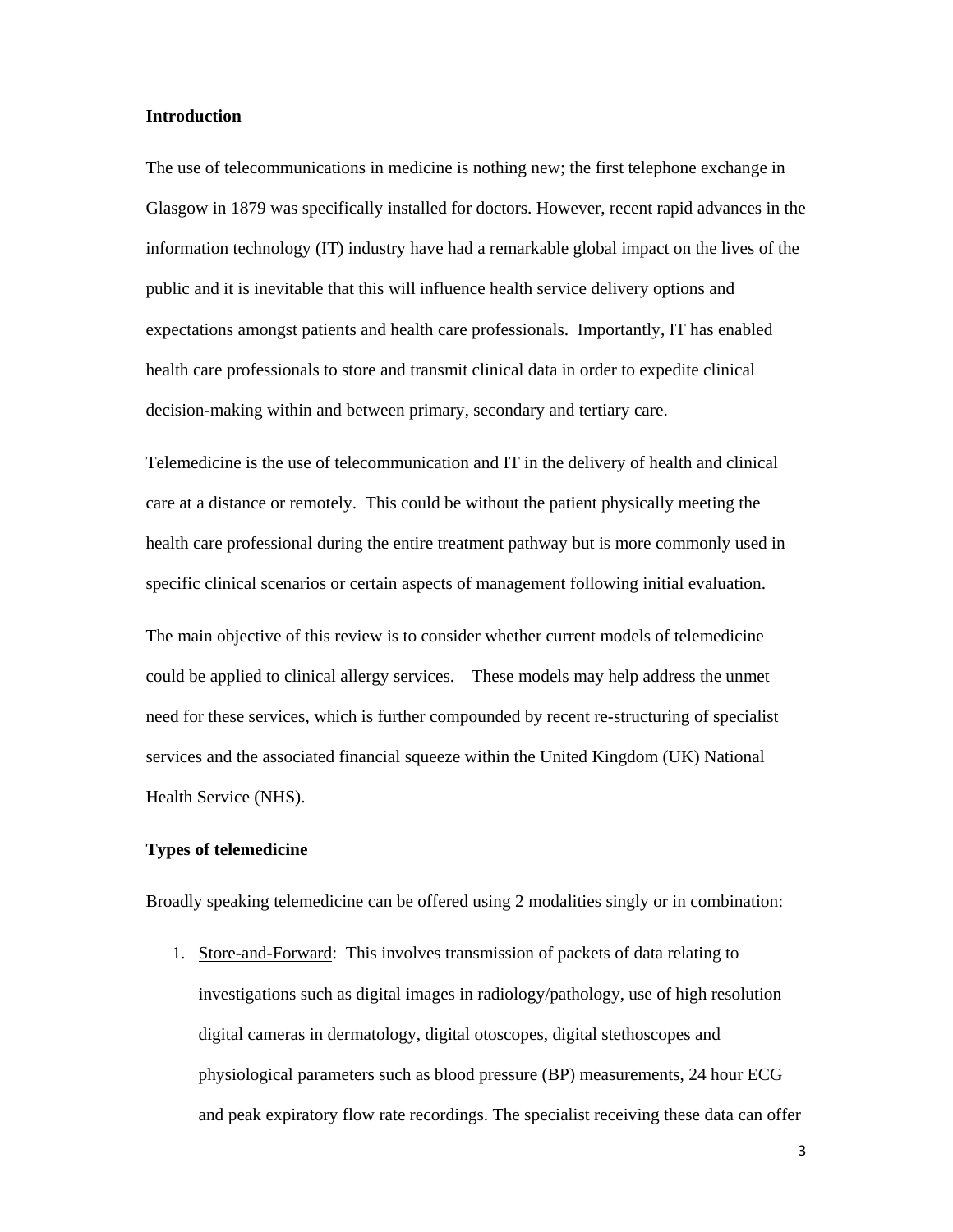diagnostic input and management advice without the need for the patient to travel. Provision of specific, relevant clinical information to the specialist are interpreted in the context of the clinical presentation.

2. Real-time interactive Services: This involves remote but real time contact using IT tools such as telephone or video calling (eg: Skype) to enable remote consultation. It follows that this modality depends on availability of relevant technology to the specialists and patients as well as possession of relevant IT skills by both parties. This has been applied in dermatology, psychology, psychiatry and nursing, as well as in the follow-up of chronic conditions such as diabetes, asthma and heart disease with an option for face-to-face (FTF) consultation if deemed necessary. This method is clearly not suitable for conditions that require a detailed physical examination.

Remote monitoring or telemetry may also be an useful tool for patients with chronic conditions such as in diabetes mellitus, asthma and cardiac failure following an initial FTF clinical assessment by a specialist. Monitoring is done on the basis on specific physiological variables or point of care tests, symptomatic responses and quality of life scores. This modality relies on availability of equipment for home use (eg: BP monitor, home glucometer, electronic peak flow device) and patients ability to perform the relevant tests unsupervised at home and following instructions. Hence, successful implementation requires patient cooperation, acquisition of skills and suitable mental and physical well-being to cooperate and perform the relevant task/s and generate data

(http://www.peninsulacommunityhealth.co.uk/our-services/telehealth.htm,accessed

04/08/2015). Increasingly patient monitoring devices are able to acquire and transmit data in real time wirelessly with reduced need for patient intervention.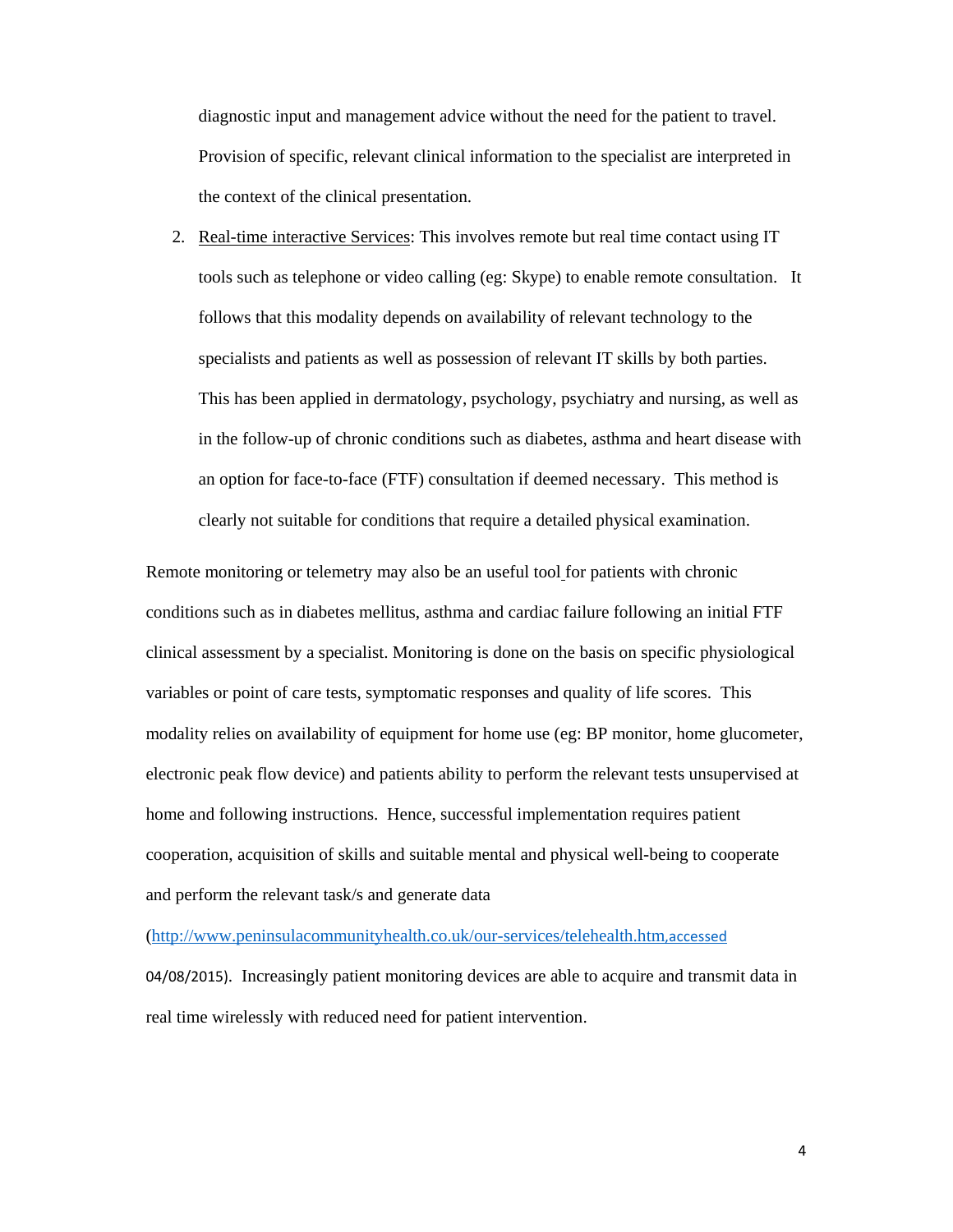#### **Potential benefits of telemedicine**

From the patients perspective, telemedicine enables access to health services without having to travel to the specialist. It is therefore particularly relevant to patients in remote areas with poor access to health care or to those who are unable to travel due to transport or mobility problems, other disabilities, financial restrains or work commitments. From a health service provider view point, using telemedicine to deal with some of the cases referred to a specialist should reduce the cost of assessing and monitoring a wide range of conditions and reduce the number of cancelled and wasted appointments. Telemedicine can also be applied to health education for patients and health care professionals.

#### **Applications of Telemedicine**

Several studies have investigated the possible role of telemedicine in clinical practice. Whilst preliminary data are promising, the quality of evidence available thus far is limited as it mainly comes from observational studies with relatively small sample sizes. There is paucity of information relating to cost-effectiveness and a lack of sound research methodology with only a small number of adequately powered randomised control trials (RCTs).

Surveys carried out amongst general practitioners (GPs) have suggested willingness to consider alternatives to conventional FTF consultations if support for IT and guidance on medico-legal advice is accessible(1). One study reported that GPs use email to communicate with patients and that this occurs in an unregulated and unstructured manner which is not compatible with the high standards set out by clinical governance frameworks in the UK NHS(2) and elsewhere in Europe, USA, Australia and New Zealand.

In a survey of 713 patients in 5 primary care practices in Missouri, Columbia, USA, 78% were internet users, although 36.7% of respondents could not afford to pay for an internet connection (3). Lack of IT skills and access to computers were the main barriers amongst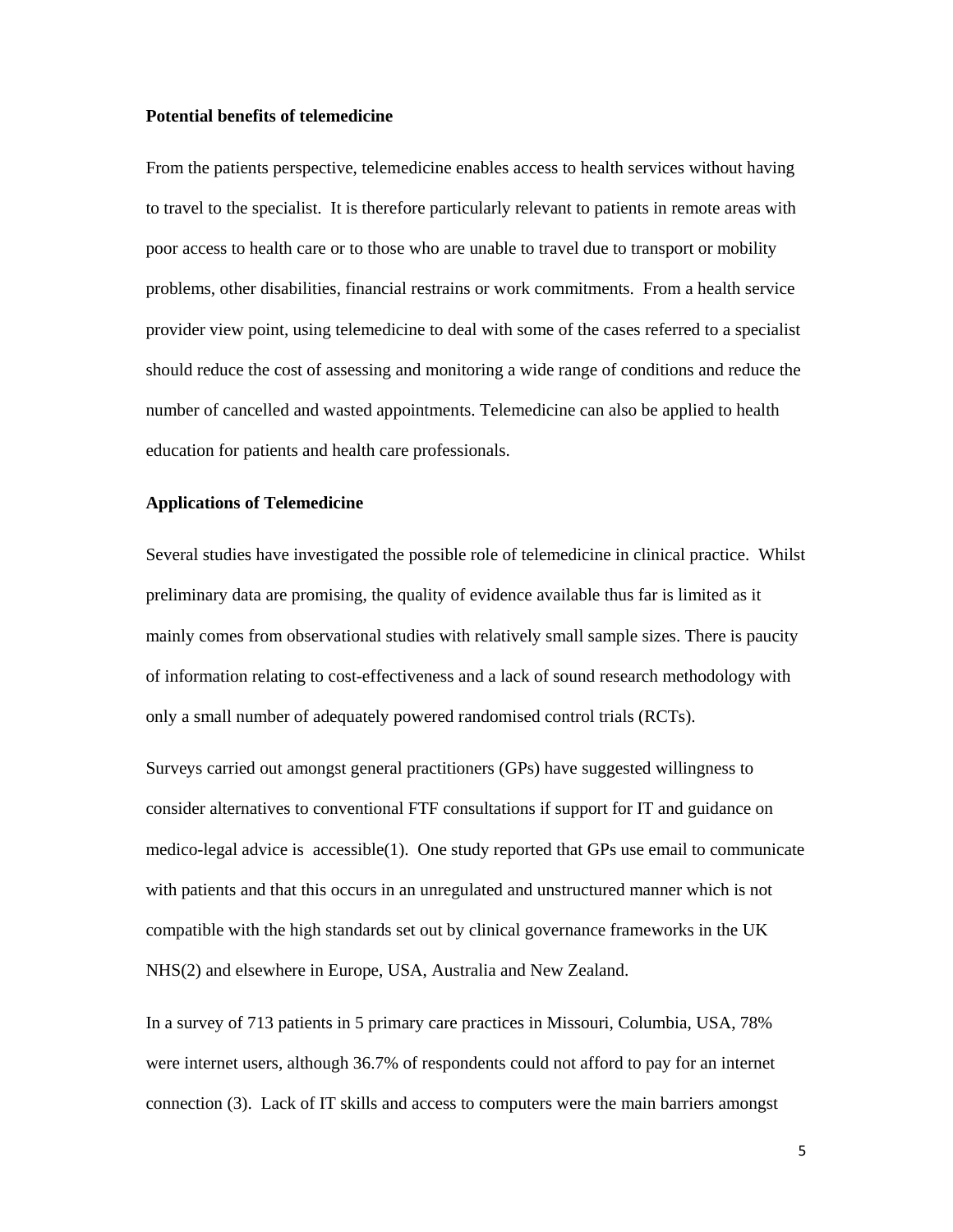non-users. Predictably, perhaps younger age, higher education, higher income, better health or absence of chronic illness were associated with internet use(3). This is an obvious barrier to reaching those patients who would benefit most from internet-based telemedicine services, and means that the role of older technology (the telephone [landline or mobile]) will remain important. A Cochrane systematic review showed that telephone consultations used in primary care significantly reduced the number of contact visits and 'out of hours' calls for GPs(4). In a North American study carried out in 35,423 patients with hypertension, diabetes or both, use of a secure communication between patients and their physicians for clinical management-related enquiries was associated with improved Health Care Effectiveness Data and Information Set (HCEDIS) measures(5). In a randomised trial carried out in the UK of joint tele-consultations (virtual outreach) versus standard outpatient appointments for patients referred by their GP for specialist opinion, more patients in the former group were offered follow up appointments. This was particularly so for the Ear Nose and Throat department and Orthopaedics as opposed to other specialties(6). Patient satisfaction was greater in the telemedicine group(6), however the cost incurred to the NHS for the telemedicine group was greater, although it saved time and money for the patients(7).

The financial aspects incurred in running a telemedicine service may have reduced significantly in the last 10 years with the rapid proliferation of the IT industry, resulting in a greater proportion of the global population using smart phones and portable computers. Furthermore, most hospitals in the UK NHS are moving towards digital technology and paperless systems and these would reduce the capital costs for the establishment of telemedicine services. In summary, preliminary evidence on the use of telemedicine in primary care seems promising giving an impetus for carrying out well designed large RCTs.

Teleradiology has also shown some encouraging results. Introduction of teleradiology in in the island of Ameland, off the coast of The Netherlands resulted in a reduced number of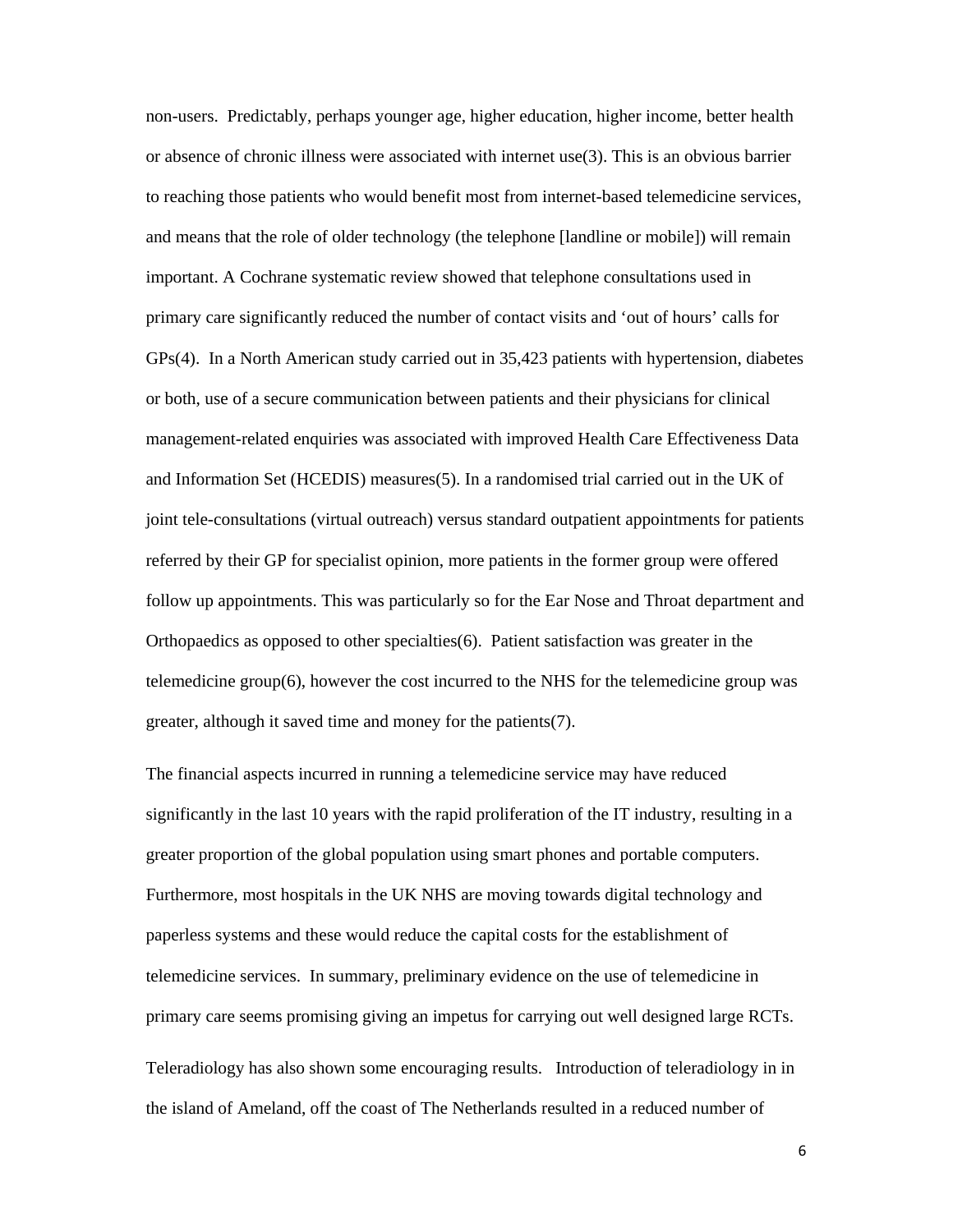missed fractures and a reduction in unnecessary referrals(8). Similarly, teleradiology guided thrombolysis for acute stroke achieved comparable results to 'on-site' treatment decisions. A high degree of correlation was also seen with respect to decisions on coronary angiograms made by transmission of digital images to smart phones *via* Face Time application compared to conventional on site reporting in the laboratory(9, 10).

Legget et al reported high diagnostic accuracy (97%) for rheumatological conditions using real time televisual consultation with 58% of patients expressing a preference for telemedicine consultation(11). Similar studies support use of telemedicine in long term management of diabetes(12-14).

Teledermatology has been particularly successful, perhaps because diagnosis is often arrived on the basis of visual examination of skin lesions with less emphasis on extended historytaking or detailed physical examination. Studies examining teledermatology have employed Store-and-Forward as well as real time interactive clinical services using audio-visual conferencing(15-20) and reported high diagnostic accuracy, good clinical outcomes, patient satisfaction and preference for telemedicine.

Employing telemedicine in intensive care units (ICU) in the USA has been driven by need rather than by choice. In 2010, there was a mismatch of 5,500 American board-certified intensivists for 6,000 ICUs in the USA(21). Tele-ICU has an off-site command centre in which a critical care team comprising an intensivist and critical care nurse are linked remotely to the patient with real time audio, video and transmission of clinical data to offer support to less skilled bed side staff regarding management decisions. Preliminary evidence suggests there is reduction in length of ICU stay and mortality, but further studies are required to confirm the value of such a service in critically ill patients(21, 22). There is also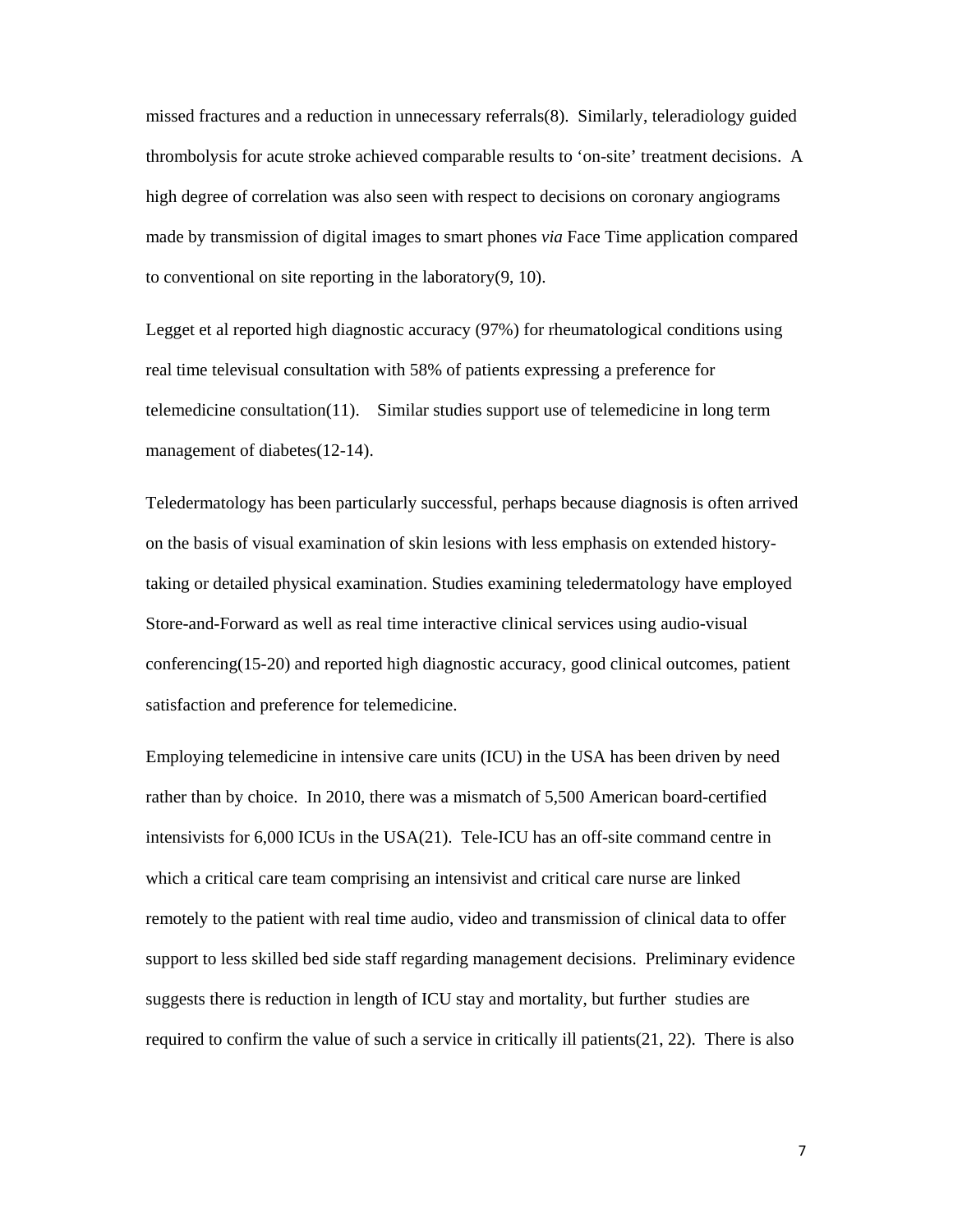emerging evidence favouring use of tele-cardiology in long term clinical management of paediatric and adult patients with heart failure and arrhythmias (23-25).

In contrast, studies investigating the use of telemonitoring in chronic obstructive pulmonary disease (COPD) and asthma did not show favourable results. Telemonitoring failed to achieve any reduction in rates of COPD exacerbations(26). In asthma, telemedicine has mainly focussed on monitoring treatment plans and electronic monitoring devices (EMDs) to promote compliance. A systematic review and meta-analysis of 6 studies involving telephone, email or monitoring (from 813 articles) did not support the role for telemedicine interventions to improve asthma outcomes, although they could not exclude other benefits(27). The authors concluded that further studies are needed to assess the role for EMDs in clinical outcomes, cost effectiveness and patient selection in management of chronic asthma(28). This observation that telemedicine does not inevitably improve outcomes reinforces the need for systematic trials in each proposed clinical application.

#### **Potential barriers for use of telemedicine**

The use of telemedicine in clinical practice depends on multiple factors, some of which are specific to patients and health care professionals. Provision of appropriate resources including technical support and training for the relevant IT tools would be key for the service provider and the patient. Staff delivering telemedicine services must be trained to ensure compliance with Caldicott principles and the Data Protection Act of 1998. Importantly, development of an appropriate governance framework surrounding use of telemedicine is essential for medico-legal purposes, data protection and patient confidentiality. Specific purpose-built tools and governance systems will be necessary. There may also be barriers erected locally by organisations and staff who resist or oppose the introduction of telemedicine since it threatens to bring changes to working practices. There may also be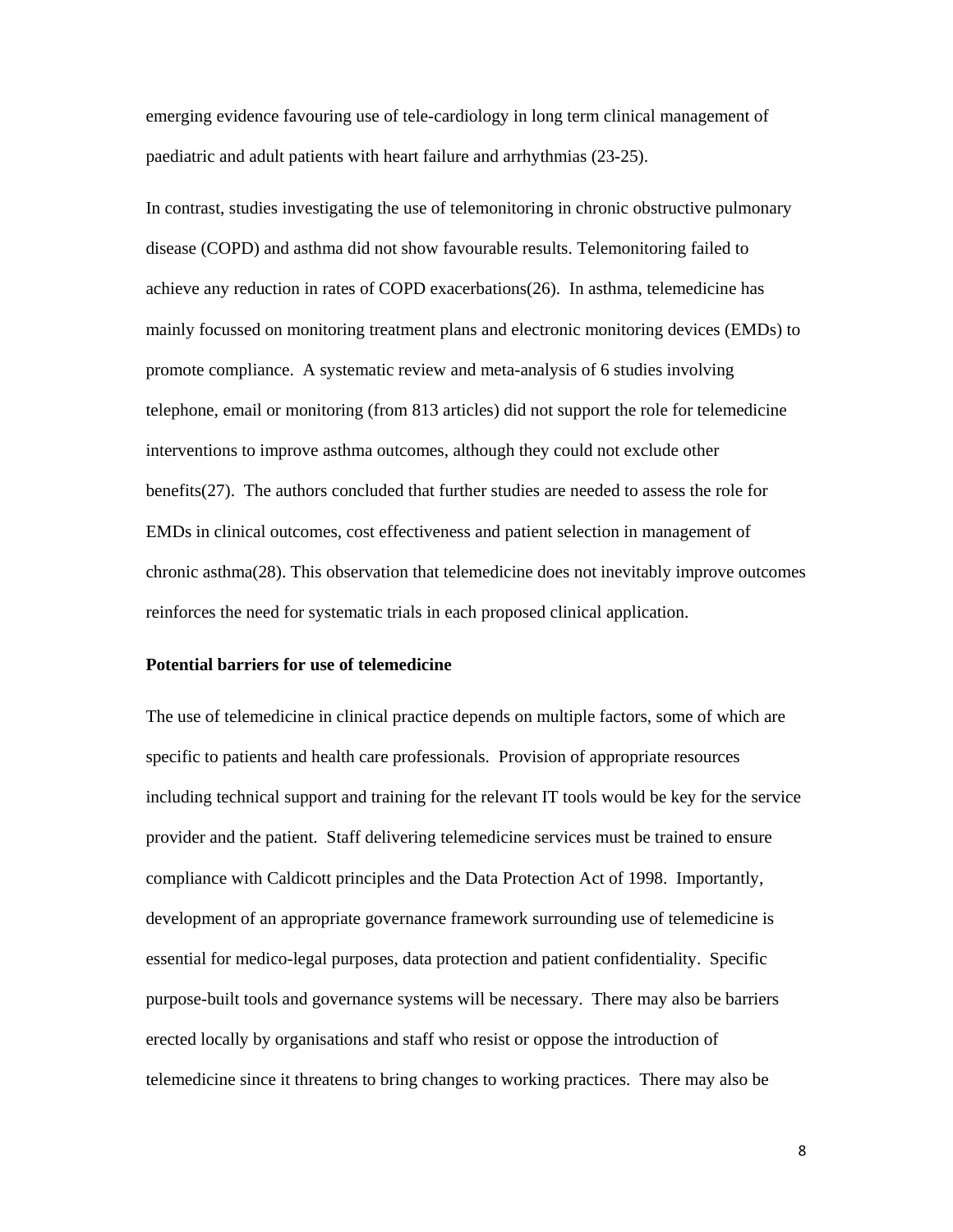issues with adequate internet connectivity in rural or isolated areas where patients benefit the most from telemedicine. These concerns highlight the need for well-designed RCTs and cost-effectiveness studies.

#### **Is there a role for telemedicine in adult allergy practice in the UK NHS ?**

The organisation of the UK NHS adult allergy services differs both from allergy services in other countries and also from other specialties in the UK. It is delivered by allergists, clinical immunologists, respiratory physicians, dermatologists, Ear Nose and Throat (ENT) surgeons, dermatologists, gastroenterologists and GPs with a special interest. Also, there are variations with respect to professional training, availability of resources and infrastructure of clinical services and geographical distribution of clinics. The unmet need for allergy services in the UK has been highlighted in several publications including those under the auspices of The Royal College of Physicians and House of Lords, Science and Technology Committee reports(29, 30). Given the restructuring of specialist services within the UK NHS in recent years, campaigns for equity of health care for all, budget cuts and high expectations of patients, there is a real need to be innovative in creating new service frameworks for delivery of allergy services.

Allergy diagnosis depends largely on information derived from a comprehensive clinical history and scrutiny of records relating to previous admissions or other clinical events involving suspected allergic episodes (e.g. emergency department or anaesthetic records). The experience of the authors in a large UK regional allergy service is that *in vivo* diagnostic tests are required only in a small proportion of adults patients referred to the allergy clinic. In other words, a significant proportion of referrals relate to adult patients whose symptoms are not in keeping with an IgE-mediated condition or where clinical history supports a spontaneous (idiopathic) aetiology such as chronic urticaria. Further scenarios where allergy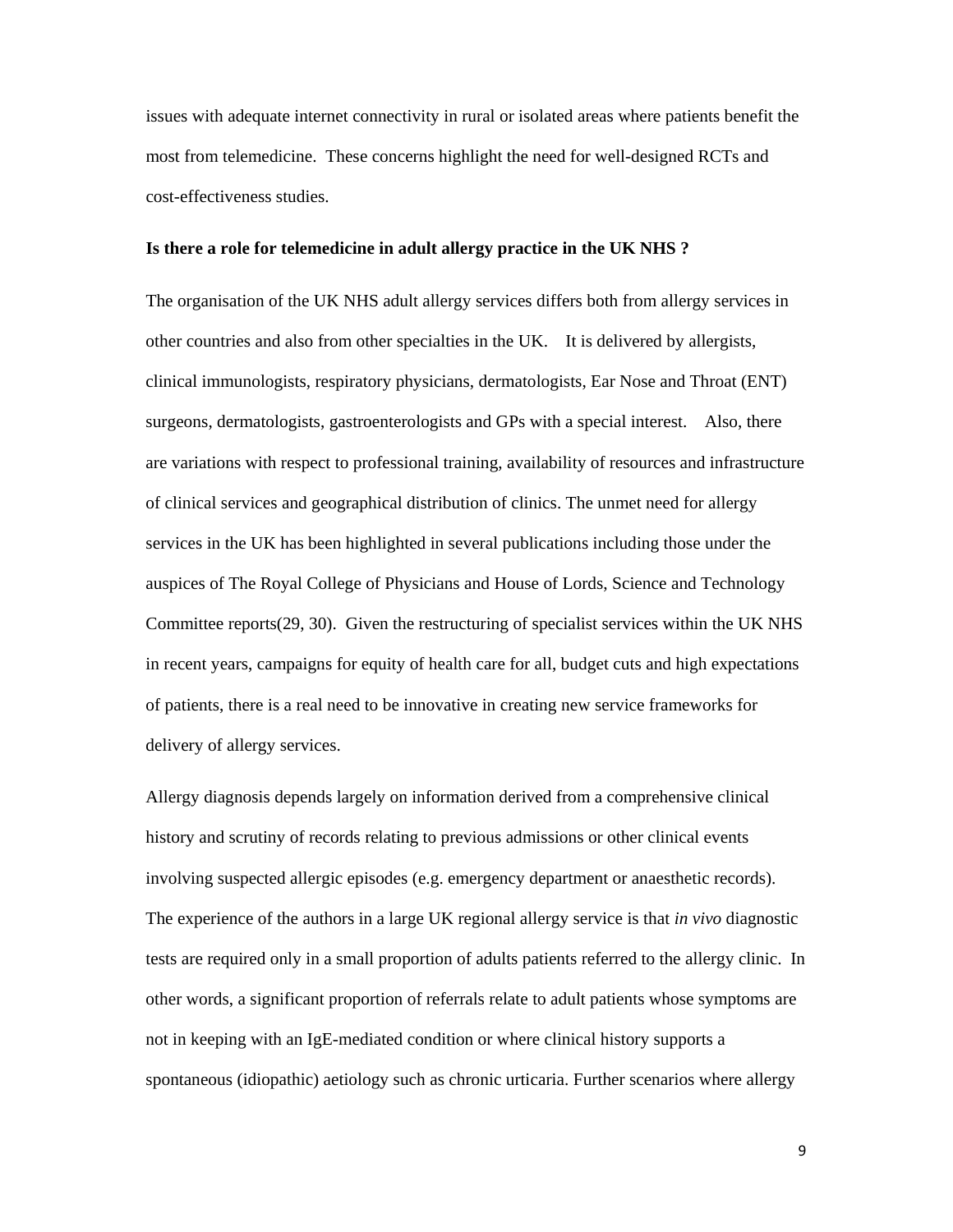testing is often unnecessary include food intolerance, adverse reactions to some drugs, aspirin or non-steroidal anti-inflammatory drug (NSAID) intolerance or a spontaneous or druginduced anaphylaxis where the diagnosis can be arrived at through a careful clinical history. This highlights a potential role for telemedicine in triaging the patient following receipt of a referral and enabling selection of patients who require further investigations including skin tests and challenges in the clinic.

There have been significant advances in *in vitro* diagnostics including molecular allergology in the last decade and a case could be made for applying telemedicine alongside *in vitro* diagnostic tests in specific clinical scenarios (eg: allergic rhinitis, hay fever, nut allergy, oral allergy syndrome, seafood allergy). This approach could enable remote diagnosis and implementation of management plans. A combination of a purpose built package of Storeand-Forward and real time interactive services could be applied in such cases using tools such as email, telephone consultation and video calls or conferencing. Patient education (eg: adrenaline auto-injector training) can also be delivered using online materials or applications downloaded to smart phones or other portable devices.

In the following sections we propose some models of care using telemedicine, which can be applied to specific clinical scenarios in UK adult allergy practice. These may be a means to optimise efficient use of the limited resources and meet patient satisfaction without compromising quality of care. Investigations and management would also remain consistent with British Society for Allergy and Clinical Immunology (BSACI) (31, 32) and National Institute of Health Care and Excellence (NICE) guidelines

(http://guidance.nice.org.uk/CG134). This approach is based on a triaging system, so that only selected cases (which we estimate would be a relatively small proportion) will require a further FTF consultation in clinic. This would reduce overhead expenses, travel time and expenditure for patients and for the most part management plans could be implemented in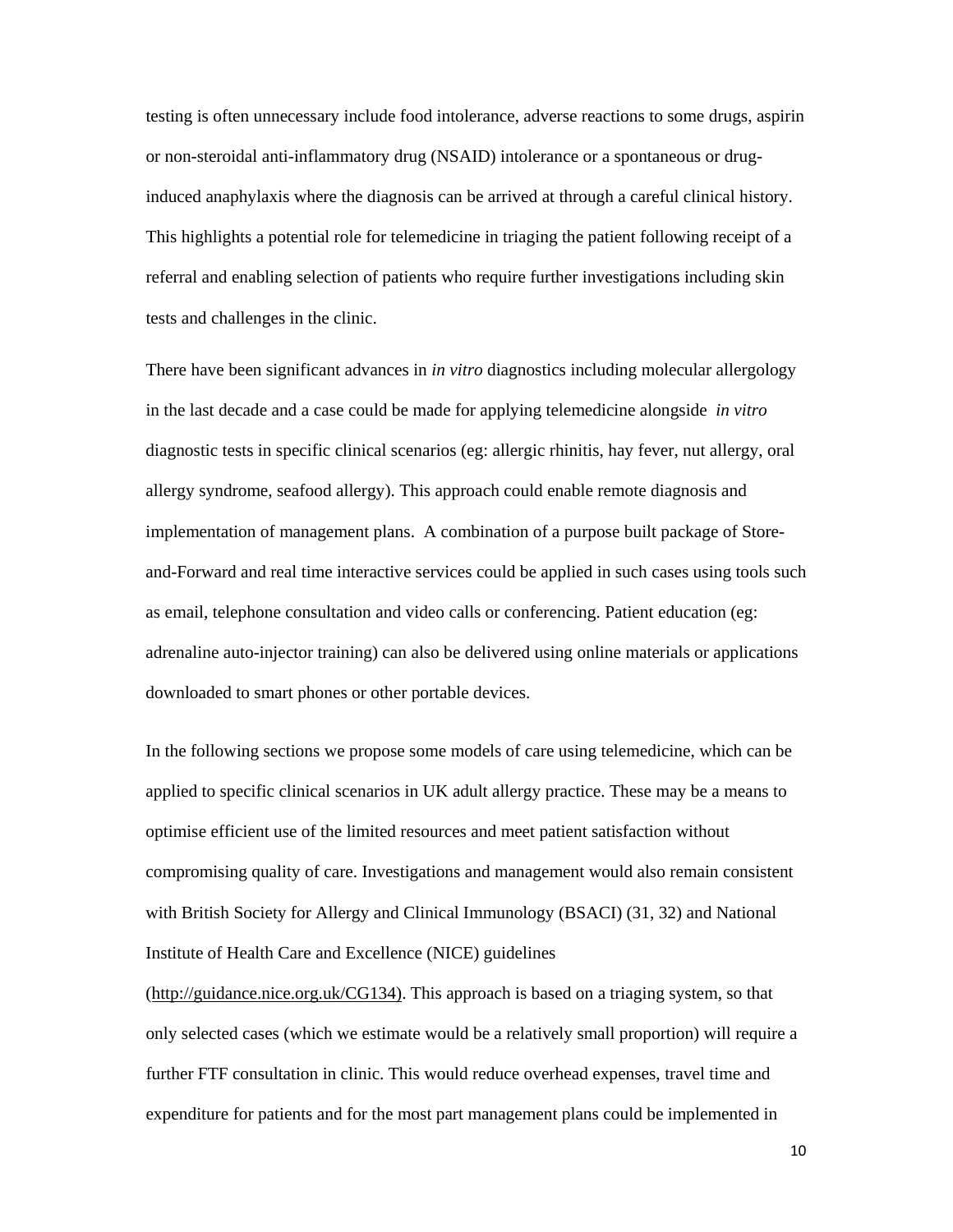liaison with primary care. Patients could be counselled remotely and provided with educational materials, either in hard copy or *via* a validated web tool and make it a paperless exercise. This approach would require prior agreement of referral criteria and pathways with relevant stake holders.

Essential pre-requisites of a telemedicine service are summarised in Table-1. Importantly, the bench mark for IT systems should be predefined and standardised amongst the telemedicine vendors to maintain equity. Furthermore, the clinical scenarios in which telemedicine will be applied should be agreed with local authorities. Standard operating protocols should be developed and these should be subjected to regular audits and patient satisfaction surveys. This service should be piloted initially and clinic schedules should be based on availability of space, IT support and personnel availability.

The following proposed models of care need validation in well-designed prospective studies:

- 1. **Model 1**: *Triaging system for allergic rhinitis and hay fever referrals:* A structured questionnaire is made available online or in hard copy, which enables GPs to select patients for referral to an allergy specialist for allergen-specific immunotherapy. Alternatively, a combined approach of telephone consultation and a Store-and-Forward systems may be employed by the specialist to triage patients for allergenspecific immunotherapy (Figure-1).
- *2.* **Model 2:** *Triaging for suspected cases of anaphylaxis discharged from accident and emergency departments and remote training (Figure-2):*

We (33) and others (34, 35) have shown that a significant proportion (50-70%) of adult anaphylaxis presenting to emergency units is triggered by drugs (antibiotics, NSAIDs) or is spontaneous (idiopathic) in aetiology and neither scenario requires allergy testing. Management plans usually involve counselling of patients, checking baseline serum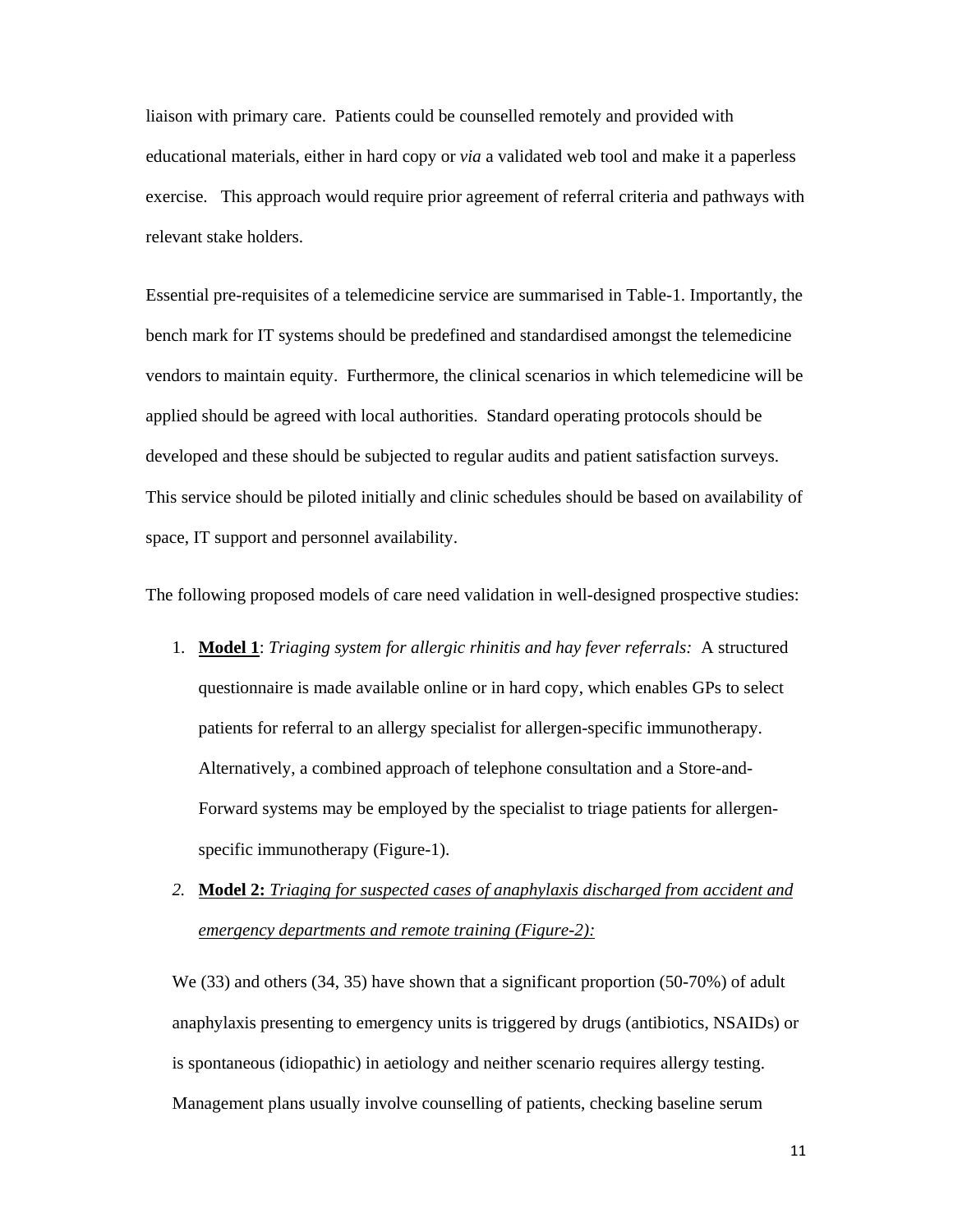tryptase, discussing avoidance measures (where relevant) and provision of training in the use of self-injectable adrenaline pens. A recent survey of 100 NHS Allergy clinics showed that only 52% offered annual re-training in the use of self-injectable adrenaline pens, with some citing lack adequate resources and a high demand for the service(36). In a significant proportion of patients competence and skill in the use of adrenaline pen is lacking, underlining the need for periodic re-training(37-40). Furthermore, the need to train healthcare professionals involved in the management of anaphylaxis has also been highlighted previously(40). Telemedicine tools may offer a solution through remote training for patients and healthcare professionals. Real time interactive telemedicine services such as video-conferencing could be employed and educational materials made available through online videos, or applications can be downloaded onto smart phones or other portable devices. Certain food allergies could also be managed using a similar approach using molecular allergy tests *via* primary care to confirm the diagnosis (eg: peanut allergy or wheat-dependent exercise-induced anaphylaxis). Patients requiring skin tests for specific foods, drugs or challenge testing, those warranting venom immunotherapy and those with complex clinical presentations such as somatisation disorder or vocal cord dysfunction (VCD) could be invited for a FTF consultation.

3. **Model 3:** Triaging for *suspected food allergy*: A triaging system is also likely to work in this clinical scenario since the need for skin tests or *in vitro* diagnostics or both is based on clinical presentation. Hence, a clinical history could be obtained by a real-time interactive approach and cases triaged for further investigations including skin tests and challenges. Patients would be counselled regarding non-allergic conditions such as food intolerance, and those with suspected type-1 hypersensitivity could undergo *in vitro* diagnostics *via* primary care. If food allergy is confirmed, the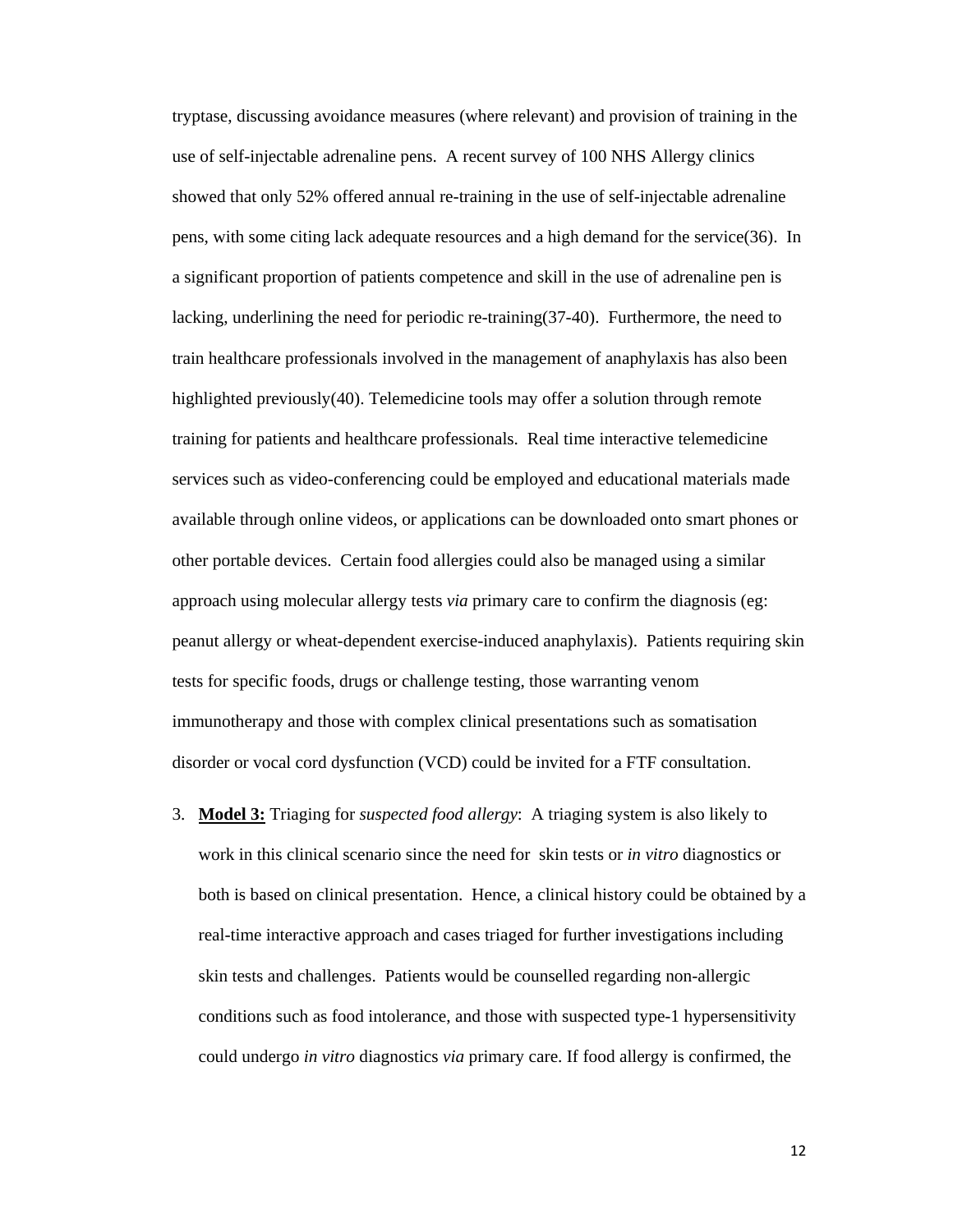patient is counselled further regarding avoidance measures and provision of training regarding adrenaline auto-injector as discussed under model 2.

4. **Model 4:** *Remote management of chronic urticaria (Figure-3)*: Telemedicine has been shown to be successful and real-time interactive services could be applied in patients with chronic urticaria with a view to confirming diagnosis and providing educational materials. Advice and guidelines to the GP for optimisation of therapy with high dose antihistamines and leukotriene antagonists could be delivered in paper format or *via* online links. Patients who require immunomodulatory therapies such as omalizumab or cyclosporine would be invited for a FTF consultation.

One of the challenges with this telemedicine approach is to develop a robust and validated method of obtaining a structured clinical history by either an interview using telephone or video call, or an electronic questionnaire to be completed either by the patient or their GP. These have to be condition-specific and provide the necessary data set for triaging and making clinical decisions as discussed above.

The development of a standard set of questions firstly involves review of questions currently used to obtain clinical histories across clinics and clinicians for different conditions or a given clinical scenario. A comprehensive and inclusive question set could then be drawn up and used in consultations alongside diagnostic tests (where relevant). Reliability could be demonstrated by different clinicians arriving at the same diagnosis for a patient based on the analysis of answers to the clinical history question set (and diagnostic tests where relevant). Reliability over time could also be demonstrated if the diagnosis for a patient is the same at two different time points (provided there is no clinical change in the patient). This standardised question set should then be used in telemedicine consultations and in FTF consultations to check that diagnosis made using the two different modes are correlated.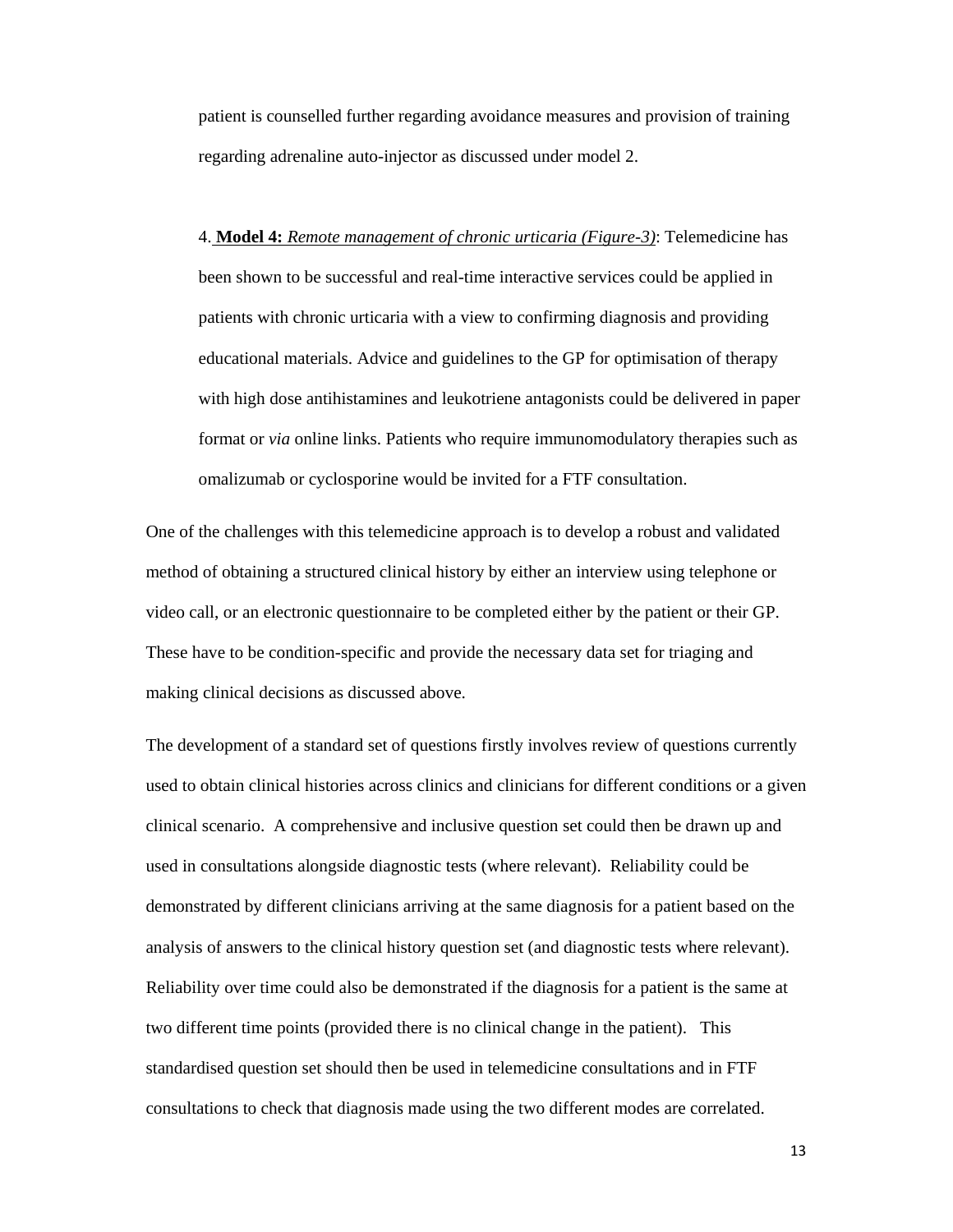This approach may not work for all patients since an open consultation with an opportunity to clarify and discuss symptoms may be warranted in some with relatively complex symptomatology or in those with psychosomatic or somatisation disorder.

There are a number of measures that would be useful to use in an assessment of the feasibility, acceptability and usefulness of a telemedicine allergy service. Some measures, such as quality of life, might already be available and would need to be assessed for the validity of their use in a telemedicine context. Others, such as patient satisfaction with an allergy telemedicine service, would need to be developed. Development of this type of patient relevant outcome measure (PROM) should also follow standard guidelines (where available), which would involve interviews with patients to discuss their views on such a service, analysis of interview data to develop a set of patient satisfaction questions which would then be given to a large number of patients using the service. Similarly, the views of clinicians on their experiences and confidence when using telemedicine for allergy should also be collected and evaluated.

Any study which aims to assess the feasibility of telemedicine for allergy would also need to develop a governance framework for delivery of the proposed models of care. An important consideration is the security of any data or photographs that might be sent *via* electronic means. The means of transport and storage of the data should be secure, the duration of data storage and access permissions would need to be decided. Confidentiality of patient data is paramount in any system set up to provide telemedicine consultations. The confidentiality of the consultation itself should be addressed, and patients may not have considered the issues involved in advance. The patient may talk to their consultant *via* a telephone or computer from their home while others are present, such as children, other family members or friends. Although it should be the patients choice as to who is present during a consultation, they should be made aware that issues might come up during a consultation that they do not want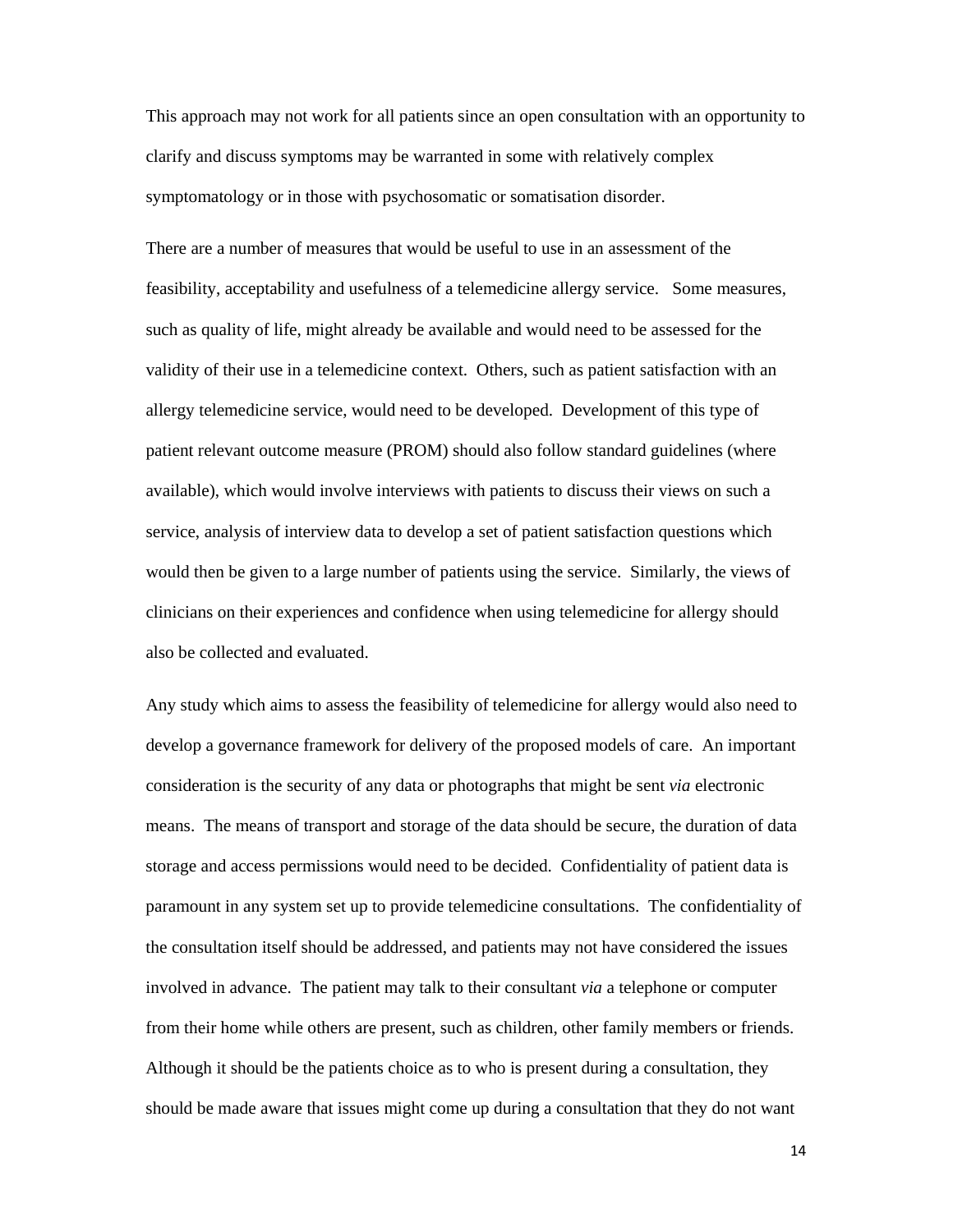others to hear. It is also wise for the clinician to be aware of who else is present, since this may influence the answers given to questions. These factors are naturally apparent in FTF consultations, but require extra care and consideration in telemedicine. When considering a governance framework for telemedicine (Table-2) for allergy, ways in which the safety of the system in terms of security and confidentiality can be clearly communicated to the patient should be developed in order to provide the patient with a level of confidence in such a service.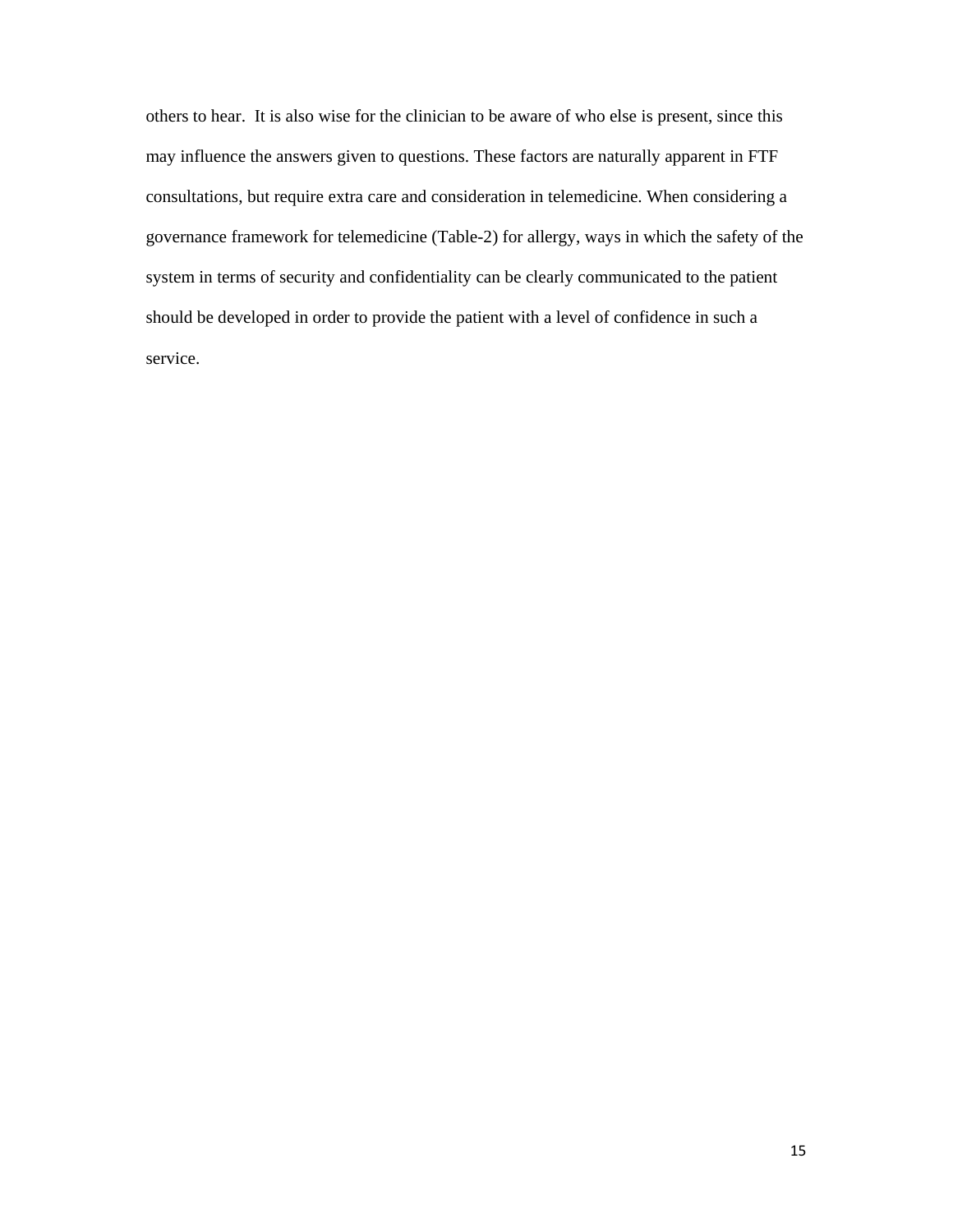## **Conclusion**

Telemedicine presents an attractive option for the adult allergy service. Well-designed prospective studies are needed to evaluate its role in specific clinical conditions. These should take into account health economics, impact on health-related quality of life and patient and clinician satisfaction, to aid policy makers in making informed decisions on whether to adopt this approach. Keys to the success of this approach include delineation of appropriate clinical contexts, patient selection, training, IT support and robust information governance framework.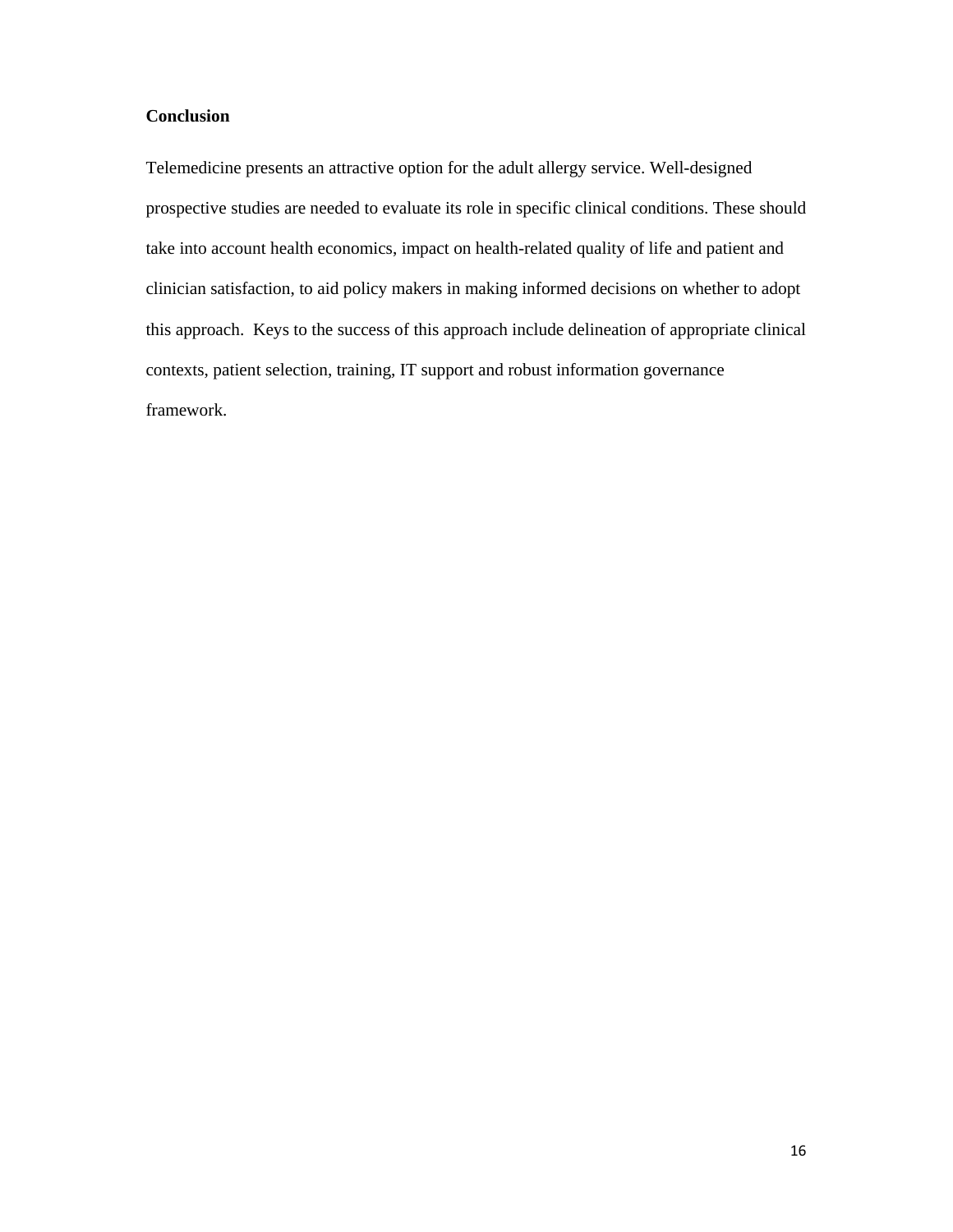## **Disclosures**

MTKs and APHs department have received educational grants from ALK Abello, Thermo Fisher and MEDA pharmaceuticals in the recent years for PracticAllergy course. MTK has following roles: (a) chair/clinical lead of Improving Quality in Allergy Services (IQAS), Royal College of Physicians national accreditation programme for adult allergy services (b) audit lead for BSACI (c) member of Standards of Care Committee and Adult Allergy Group, BSACI (d) member of national Clinical Reference Group for specialised services in Allergy and Immunology.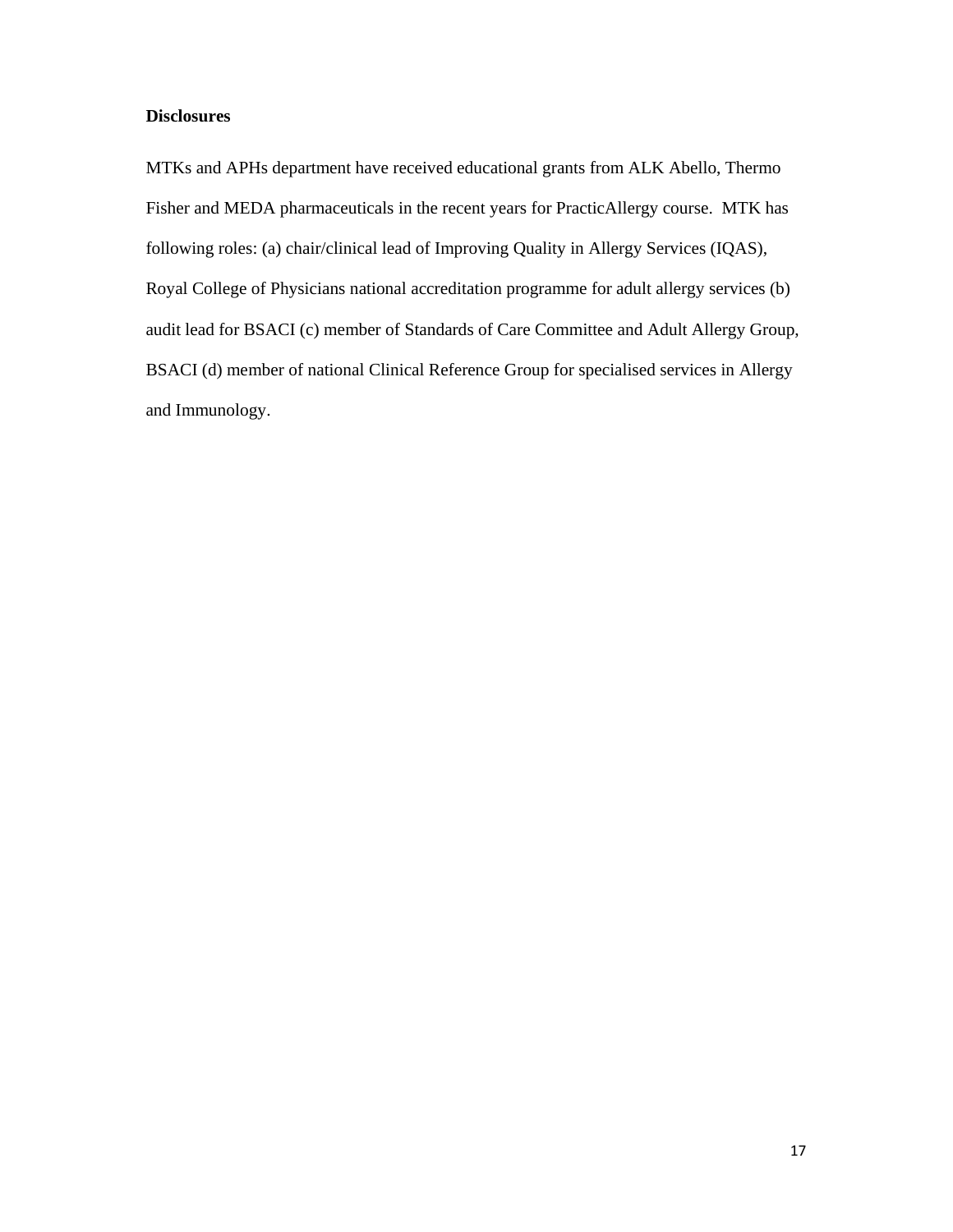# **REFERENCES**

- 1. Hanna L, May C, Fairhurst K . The place of information and communication technology‐ mediated consultations in primary care: GPs' perspectives. Fam Pract 2012;29:361‐366
- 2. Atherton H, Pappas Y, Heneghan C, Murray E. Experiences of using email for general practice consultations: a qualitative study. Br J Gen Pract 2013;63:e760‐767
- 3. Kruse RL, Koopman RJ, Wakefield BJ, Wakefield DS, Keplinger LE, Canfield SM, Mehr DR. Internet use by primary care patients: where is the digital divide? Fam Med 2012; 44:342‐ 347
- 4. Bunn F, Byrne G, Kendall S. **Te**lephone consultation and triage: effects on health care use and patient satisfaction. Cochrane Database Syst Rev 2004(4):CD004180
- 5. Zhou YY, Kanter MH, Wang JJ, Garrido T. Improved quality at Kaiser Permanente through email between physicians and patients. Health Aff (Millwood) 2010; 29:1370‐1375
- 6. Wallace P, Haines A, Harrison R, Barber J, Thompson S, Jacklin P, Roberts J, Lewis L, Wainwright. Joint teleconsultations (virtual outreach) versus standard outpatient appointments for patients referred by their general practitioner for a specialist opinion: a randomised trial. Lancet 2002;359:1961‐1968
- 7. Jacklin PB, Roberts JA, Wallace P, Haines A, Harrison R, Barber JA, Thompson SG, Lewis L, Currell R, Parker S, Wainwright P. Virtual outreach: economic evaluation of joint teleconsultations for patients referred by their general practitioner for a specialist opinion. BMJ 2003;327:84
- 8. Jacobs JJ, Jacobs JP, van Sonderen E, van der Molen T, Sanderman R. Fracture diagnostics, unnecessary travel and treatment: a comparative study before and after the introduction of teleradiology in a remote general practice. BMC Fam Pract 2015; 16:53
- 9. Fong WC, Ismail M, Lo JW, Li JT, Wong AH, Ng YW, Chan PY, Chan AL, Chan GH, Fong KW, Cheung NY, Wong GC, Ho HF, Chan ST, Kwok VW, Yuen BM, Chan JH, Li PC. Telephone and Teleradiology‐Guided Thrombolysis Can Achieve Similar Outcome as Thrombolysis by Neurologist On‐site. J Stroke Cerebrovasc Dis 2015; 24:1223‐1228
- 10. Bilgi M, Erol T, Gullu H, Sezgin AT, Hamad S, Bilgel ZG, Muderrisoglu H. Teleconsultation of coronary angiograms using smartphones and an audio/video conferencing application. Technol Health Care 2013; 21:407‐414
- 11. Leggett P, Graham L, Steele K, Gilliland A, Stevenson M, O'Reilly D, Wootton R, Taggart A. Telerheumatology‐‐diagnostic accuracy and acceptability to patient, specialist, and general practitioner. Br J Gen Pract 2001;51:746‐748
- 12. Izquierdo RE, Wang D, Huang D, Palmas W, Weinstock RS. Case Management with a Diabetes Team Using Home Telemedicine: Acceptance of Treatment Recommendations by Primary Care Providers in IDEATel. Telemed J E Health 2015 (Jun26th).
- 13. Carallo C, Scavelli FB, Cipolla M, Merante V, Medaglia V, Irace C, Gnasso A. Management of Type 2 Diabetes Mellitus through Telemedicine. PLoS One 2015 10:e0126858
- 14. Rasmussen BS, Froekjaer J, Bjerregaard MR, Lauritsen J, Hangaard J, Henriksen CW, Halekoh U, Yderstraede KB. A Randomized Controlled Trial Comparing Telemedical and Standard Outpatient Monitoring of Diabetic Foot Ulcers. Diabetes Care 2015;June 26th
- 15. Nami N, Massone C, Rubegni P, Cevenini G, Fimiani M, Hofmann‐Wellenhof R. Concordance and Time Estimation of Store‐and‐forward Mobile Teledermatology Compared to Classical Face‐to‐face Consultation. Acta Derm Venereol 2015; 95:35‐39
- 16. Lamel S, Chambers CJ, Ratnarathorn M, Armstrong AW. Impact of live interactive teledermatology on diagnosis, disease management, and clinical outcomes. Arch Dermatol 2012;148:61‐65
- 17. Lamel SA, Haldeman KM, Ely H, Kovarik CL, Pak H, Armstrong AW. Application of mobile teledermatology for skin cancer screening. J Am Acad Dermatol 2012;67:576‐581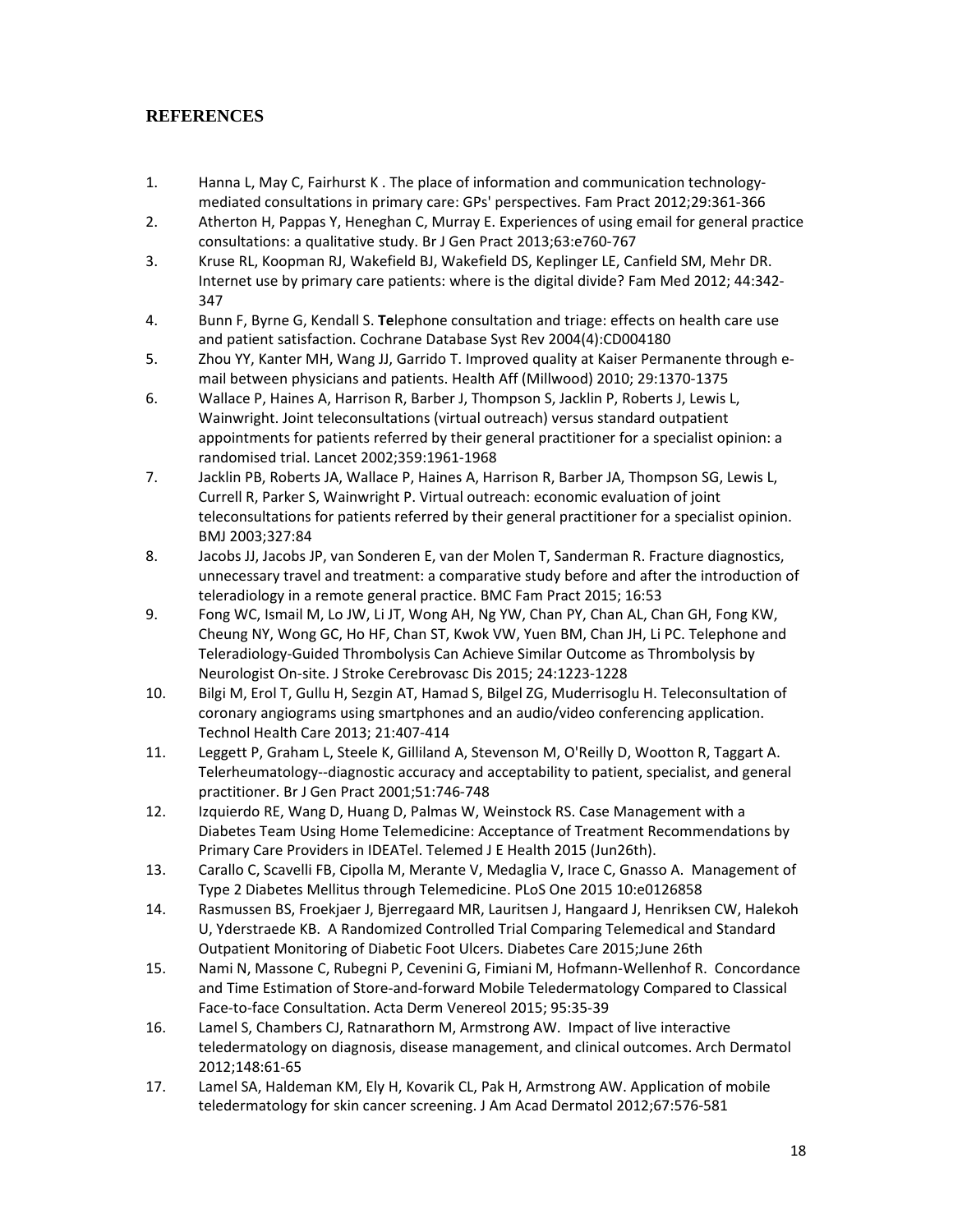- 18. Al Quran HA, Khader YS, Ellauzi ZM, Shdaifat A. Effect of real-time teledermatology on diagnosis, treatment and clinical improvement. J Telemed Telecare 2015;21(2):93‐9.
- 19. Fogel AL, Teng JM. Pediatric teledermatology: a survey of usage, perspectives, and practice. Pediatr Dermatol 2015;32:363‐368
- 20. Warshaw EM, Gravely AA, Nelson DB. Reliability of store and forward teledermatology for skin neoplasms. J Am Acad Dermatol 2015;72:426‐435
- 21. Kumar S, Merchant S, Reynolds R. Tele‐ICU: Efficacy and Cost‐Effectiveness Approach of Remotely Managing the Critical Care. Open Med Inform J 2013;7:24‐29
- 22. van der Voort PH, de Metz J, Wester JP, van Stijn I, Feijen HM, Balzereit A, Rijkenberg S, Obster R, Bosman RJ. Telemedicine in a Dutch intensive care unit: A descriptive study of the first results. J Telemed Telecare 2015 Jul 12
- 23. Lopez-Magallon AJ, Otero AV, Welchering N, Bermon A, Castillo V, Duran A, Castro J, Munoz R . Patient Outcomes of an International Telepediatric Cardiac Critical Care Program. Telemed J E Health 2015;21:601‐610
- 24. Piotrowicz E, Stepnowska M, Leszczynska‐Iwanicka K, Piotrowska D, Kowalska M, Tylka J, Piotrowski W, Piotrowicz R. Quality of life in heart failure patients undergoing home‐based telerehabilitation versus outpatient rehabilitation‐‐a randomized controlled study. Eur J Cardiovasc Nurs 2015;14:256‐263
- 25. McCrossan BA, Doherty NN, Sands AJ, Grant B, Craig BG, McCusker CG, Casey FA. Survey of paediatricians' opinions on a regional paediatric telecardiology service. J Paediatr Child Health 2014;50:482‐486
- 26. Pinnock H, Hanley J, McCloughan L, Todd A, Krishan A, Lewis S, Stoddart A, van der Pol M, MacNee W, Sheikh A, Pagliari C, McKinstry B. Effectiveness of telemonitoring integrated into existing clinical services on hospital admission for exacerbation of chronic obstructive pulmonary disease: researcher blind, multicentre, randomised controlled trial. BMJ 2013;347:f6070
- 27. Zhao J, Zhai YK, Zhu WJ, Sun DX. Effectiveness of Telemedicine for Controlling Asthma Symptoms: A Systematic Review and Meta‐analysis. Telemed J E Health 2015;21:484‐492
- 28. Chan AH, Reddel HK, Apter A, Eakin M, Riekert K, Foster JM. Adherence monitoring and ehealth: how clinicians and researchers can use technology to promote inhaler adherence for asthma. J Allergy Clin Immunol Pract 2013;1(5):446‐454
- 29. Royal College of Physicians**.** 2003 Allergy: the unmet need.
- 30. House of Lords. Science and Technology Committee. 6th Report of session 2006‐7 Allergy Volume 1: Report.
- 31. Powell RJ, Leech SC, Till S, Huber PA, Nasser SM, Clark AT. BSACI guideline for the management of chronic urticaria and angioedema. Clin Exp Allergy 2015;45:547‐565
- 32. Krishna MT, Ewan PW, Diwakar L, Durham SR, Frew AJ, Leech SC, Nasser SM. Diagnosis and management of hymenoptera venom allergy: British Society for Allergy and Clinical Immunology (BSACI) guidelines. Clin Exp Allergy 2011;41:1201‐1220
- 33. Buka R CR, Melchior C, Huissoon AP, Hackett S, Dorrian S, Cooke MW, Krishna MT. Anaphylaxis and Ethnicity: Higher Incidence in British South Asians. Allergy 2015;Jul 27<sup>th</sup> (epub ahead of print)
- 34. Brown AF, McKinnon D, Chu K. Emergency department anaphylaxis: A review of 142 patients in a single year. J Allergy Clin Immunol 2001;08:861‐866
- 35. Moro Moro M, Tejedor Alonso MA, Esteban Hernandez J, Mugica Garcia MV, Rosado Ingelmo A, Vila Albelda C. Incidence of anaphylaxis and subtypes of anaphylaxis in a general hospital emergency department. J Investig Allergol Clin Immunol 2011; 21:142‐149
- 36. Krishna MT, Huber PA, Nasser SM, Ewan PW, Clark AT. Prescription of Adrenaline Auto‐ Injectors ‐ A National Survey of UK Allergy Specialists. Clin Exp Allergy 2015; Sept19th (epub ahead of print).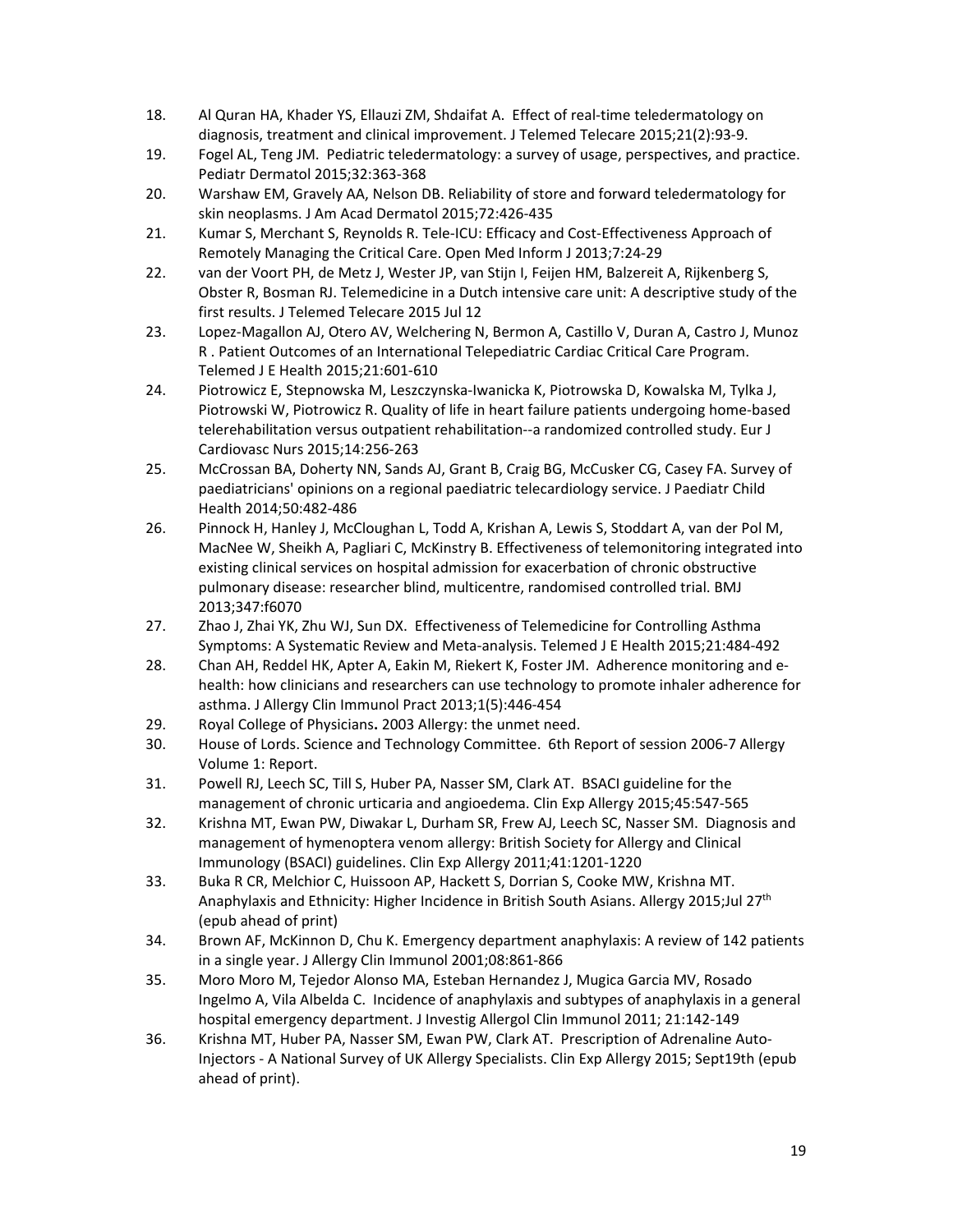- 37. Diwakar L, Heslegrave J, Richter AG, Huissoon AP, Krishna MT. Self-injectable adrenaline devices: is training necessary? J Investig Allergol Clin Immunol 2010;20:452‐453
- 38. Sicherer SH, Forman JA, Noone SA . Use assessment of self‐administered epinephrine among food‐allergic children and pediatricians. Pediatrics 2000;105:359‐362
- 39. Skorpinski EW, McGeady SJ, Yousef E. Two cases of accidental epinephrine injection into a finger. J Allergy Clin Immunol 2006;117:463‐464
- 40. Grouhi M, Alshehri M, Hummel D, Roifman CM. Anaphylaxis and epinephrine auto-injector training: who will teach the teachers? J Allergy Clin Immunol 1999;104:190‐193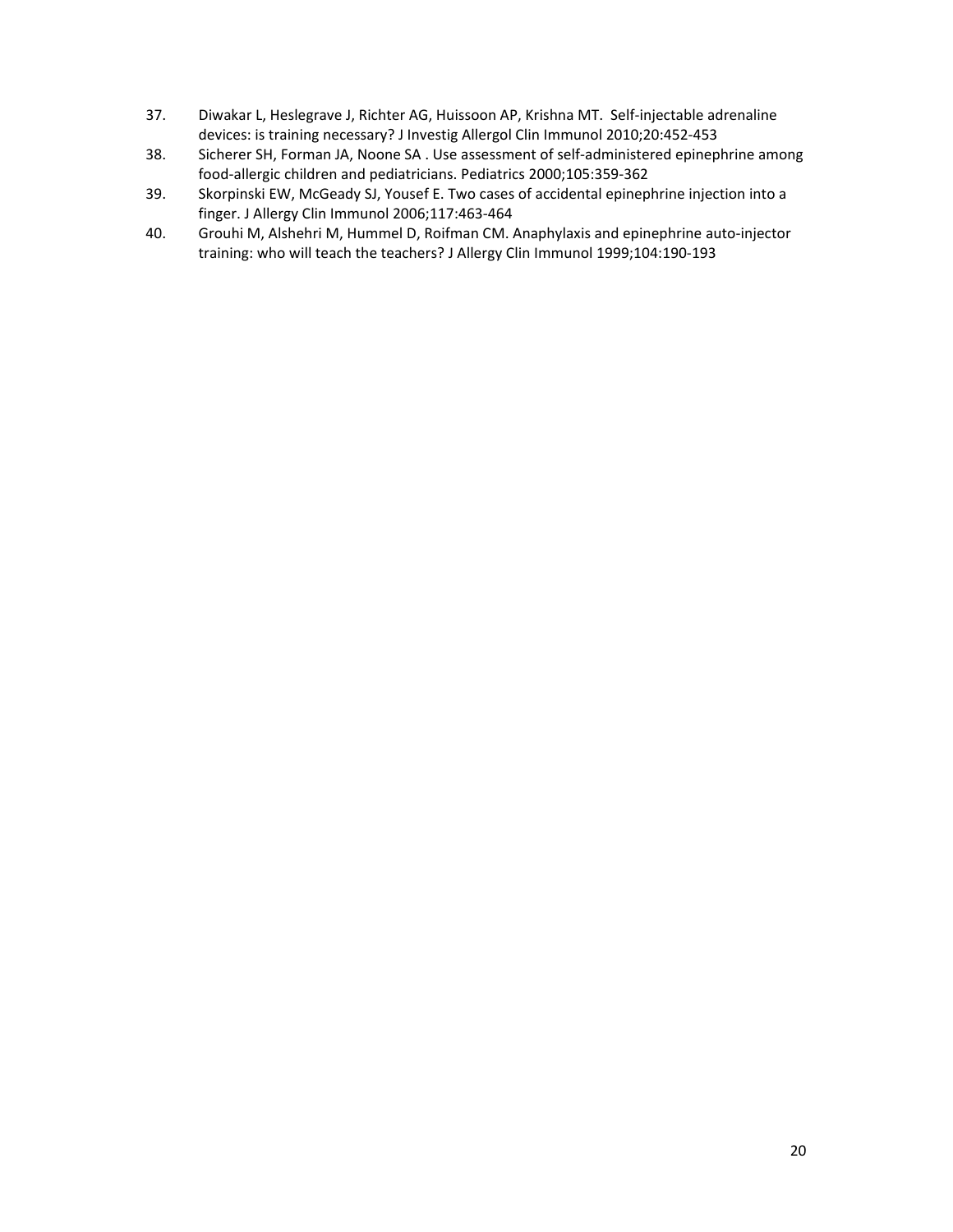## **Table-1: Pre-requisites of a telemedicine service and research**

## Patient related factors

- 1. Suitable patient capable and willingness to accepting  $\Theta$  phone or online consultation and possession of IT skills
- 2. Access to telephone, personal computer with high-speed internet access

## Service Provider

- 1. Staff training and protected time
- 2. Quiet room with telephone, personal computer with facilities for video calls and high speed internet
- 3. Clear governance procedures in place
- 4. Secure network to protect patient confidentiality
- 5. IT support
- 6. For Store-and-Forward service: good IT facilities for transmission of large files (e.g. high resolution images) in an encrypted format

## Qualitative Assurance

- 1. Validated structured interview or questionnaire
- 2. Validated patient educational tools
- 3. 'Fit for purpose' audit tools
- 4. Pre-agreed referral pathways with contingency plans for FTF consultations where needed
- 5. Tools for measuring clinical outcome
- 6. Tools for measuring cost-effectiveness
- 7. Tools for measuring patient satisfaction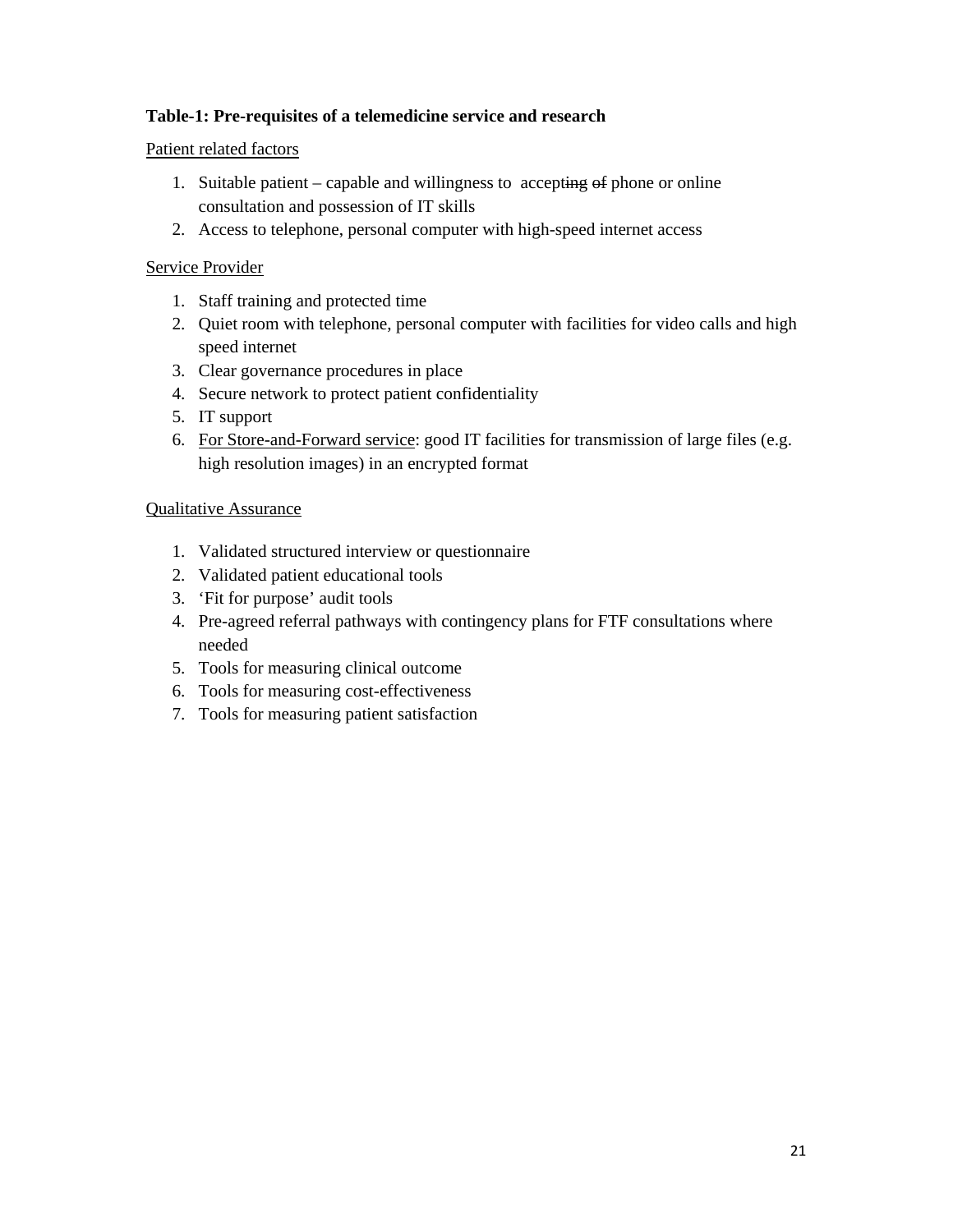## **Table-2: Governance issues relating to remote communication with patients**

- 1. Informed consent should be sought from the patient prior to using any remote messaging or consultation according to local policies.
- 2. Minimum required patient identifiable material should be used during communication
- 3. Patients should be made aware of:
	- o *potential confidentiality and security breaches during information transit*
	- o *potential messaging errors and modifications due to IT-related issues*
	- o *potential interception of information by friends, family members or members of public who may have access to patients email account or mobile phone*
	- o *Service disruptions of mobile phone, internet or email servers may potentially affect clinical management*

## *Issues relating to SMS messaging and email patient communication*

- 4. Patients should be advised to delete the messages from phones or email servers when they are no longer required
- 5. All such communication should be included in the patients clinical record

# *Issues relating to telephone and video-call consultations*

- 6. The patient should have an option to have a FTF consultation in addition to or instead of the remote consultation
- 7. The patient should be advised of their right to privacy and how to maintain this in a remote consultation
- 8. All verbal discussions and instructions should be recorded in written form (as in FTF consultation)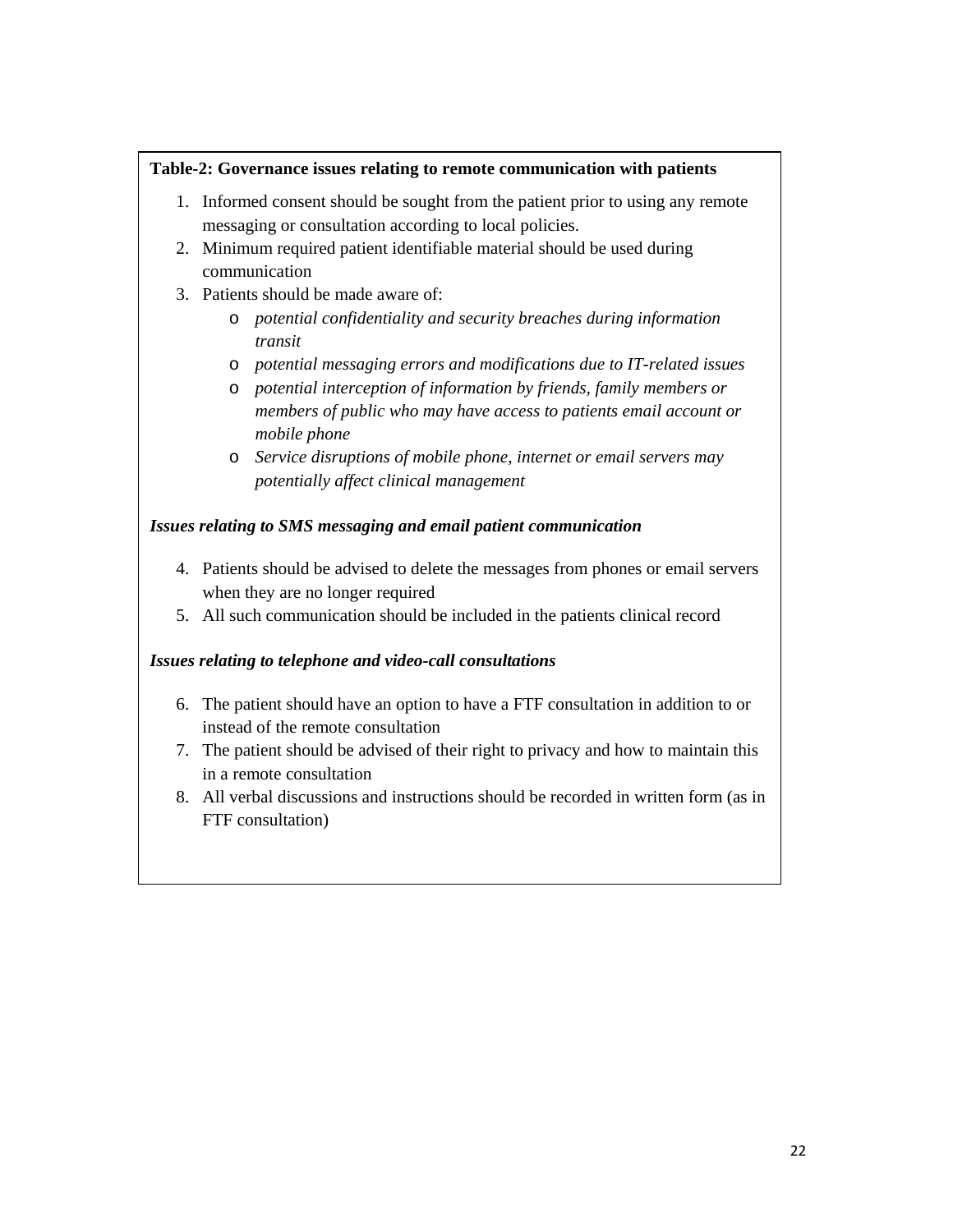

**Figure-1: An algorithm applying telemedicine as a triage tool in the referral pathway for allergic rhinitis and hay fever from primary care**

**Referring physician to forward reports**: Serum total IgE SSIgE : grass pollen, birch pollen, HDM, fungal spores & animals (where relevant) as

per pre-agreed protocol

Telemedicine consultation (telephone or video call):

- **History**
- Evaluate treatment response
- Nasal spray technique & compliance
- Co-morbidities
- Current treatment
- Environment, pets, occupation
- Discuss blood tests results & counsel

#*demonstration for video call consultations only. For telephone consults, nasal spray technique education via written information or email or a web tool is employed* 

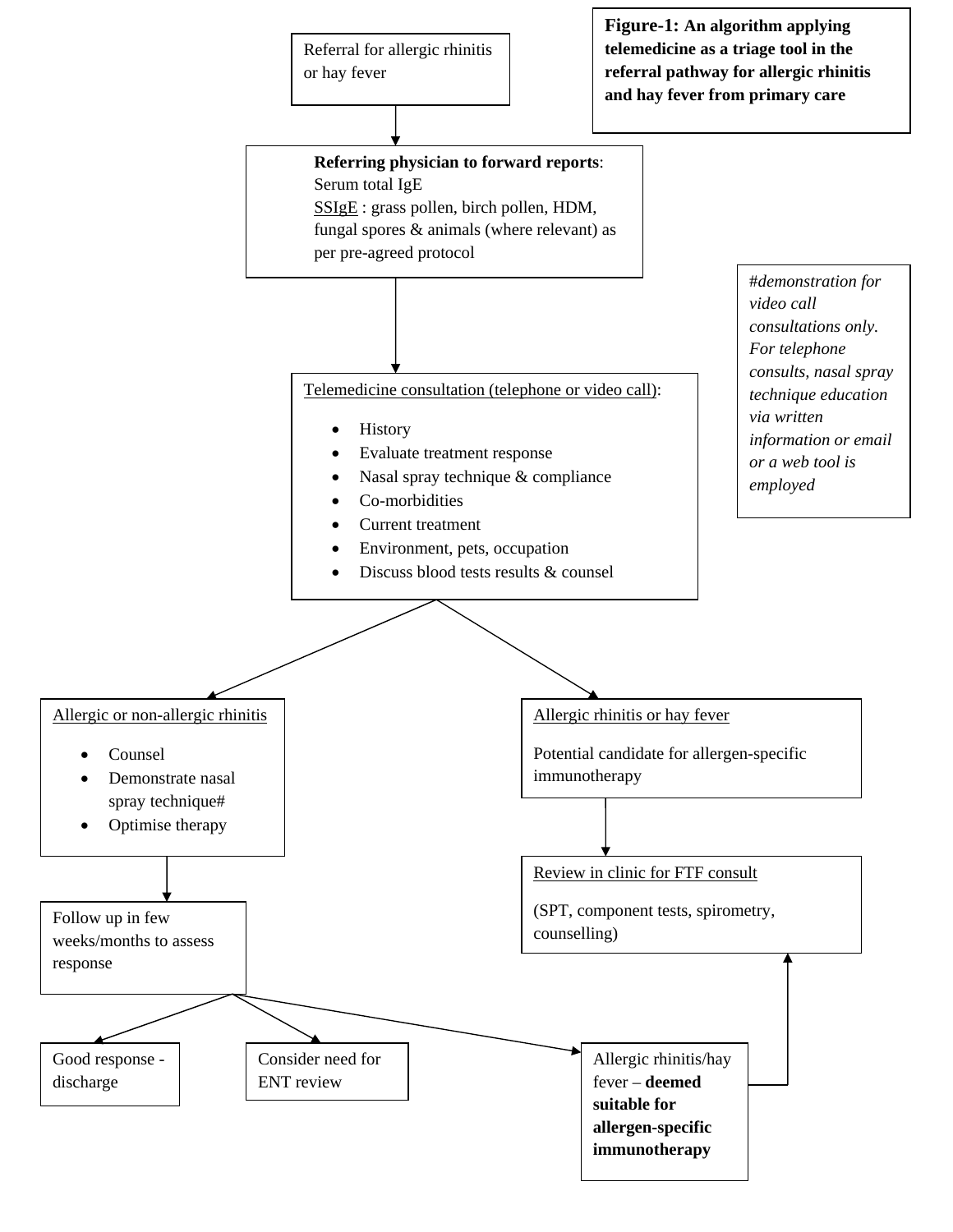#### **Figure-2: An algorithm applying telemedicine as a triage tool in the long term management of anaphylaxis**